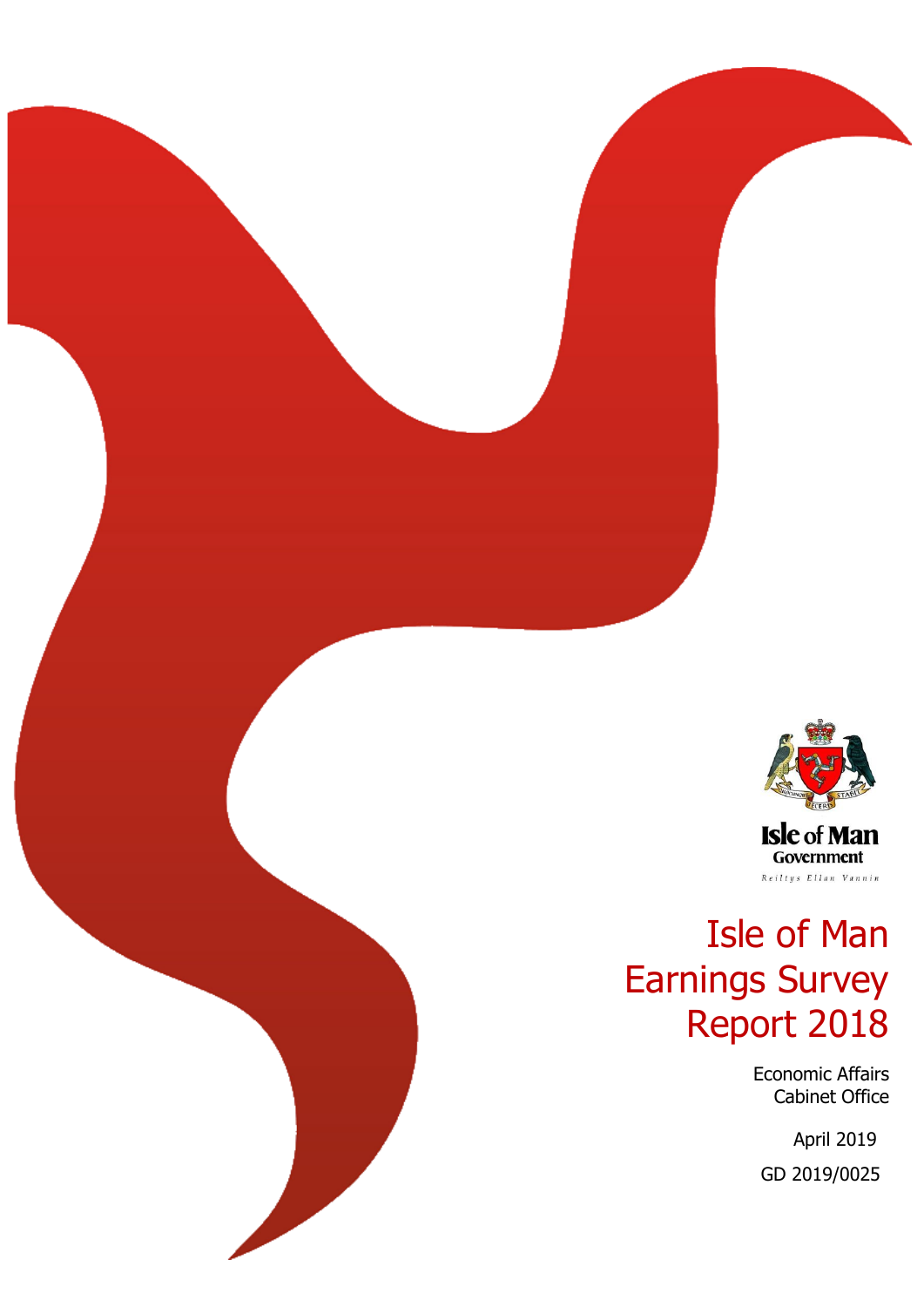### **Contents**

| Table 11 - Average and Median Weekly Earnings and Hours by Public and Private Sector 18 |  |
|-----------------------------------------------------------------------------------------|--|
| Table 12 - Average Hourly Earnings (including overtime) for Full Time Employees 19      |  |
| Table 13 - Average Hourly Earnings (excluding overtime) for Full Time Employees 20      |  |
|                                                                                         |  |
|                                                                                         |  |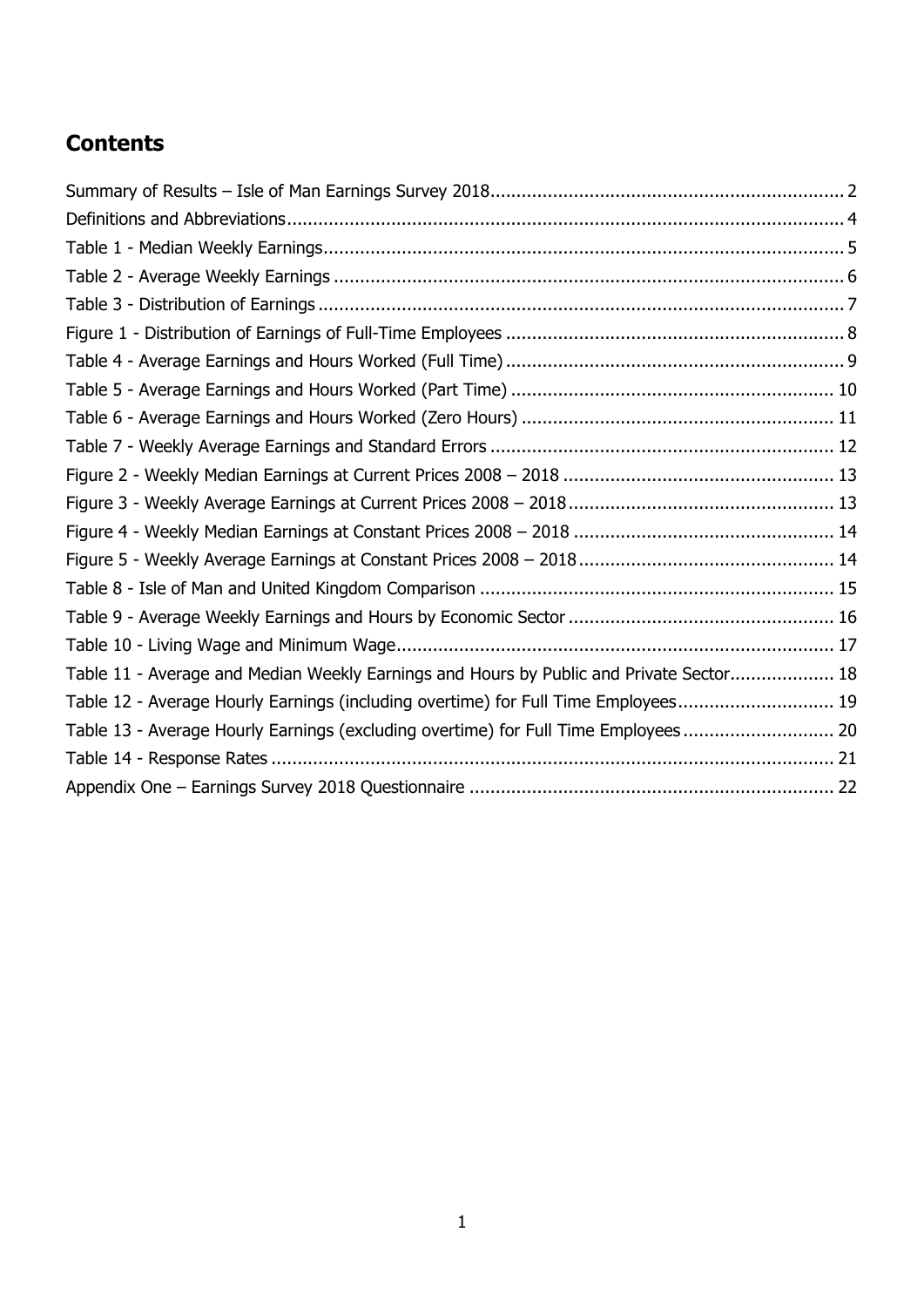### <span id="page-2-0"></span>**Summary of Results – Isle of Man Earnings Survey 2018**

- Median gross weekly pay of full-time employees was £573 [\(Table One\)](#page-4-1);
- There was no change in real terms in median full-time earnings between June 2017 and June 2018;
- Full-time employees worked an average of 37.9 hours per week, including 1.0 hours of overtime [\(Table Four\);](#page-8-1)
- Overtime, incentive pay and shift premia made up 6.3% of employees' gross weekly earnings [\(Table Two\);](#page-7-0)
- Median earnings were 0.6% higher than the median United Kingdom [\(Table Eight\)](#page-15-0);
- 11.2% of employees in 2018 earned less than the Isle of Man Living Wage, down from 14% in 2017 and 3.4% of employees earned the Minimum Wage (Table 10):
- 66% of the randomly selected sample worked full time, 18% worked part time and 15% had zero contracted hours.

#### **Purpose**

The Isle of Man Earnings Survey is the equivalent of the UK Office for National Statistics' (ONS) Annual Survey of Hours and Earnings (ASHE). The Earnings Survey is carried out each year in order to identify the makeup of earnings of Isle of Man employees. The results have been analysed to provide average and median earnings by sector as well as to consider the gender pay gap and the distribution of earnings. The average number of working hours of full time employees is also provided as a point of interest.

#### **Methodology**

The Earnings Survey is a statutory survey of the earnings received by employees in a set pay period and is conducted under the Statistics Act 1999.

A random sample of employees was drawn from income tax records and a questionnaire was sent to the last known employer of each of the selected employees. Employers were able to complete the questionnaire online or on paper.

The questionnaire requested details of the employee's sex, year of birth, occupation, industry, length of service, basic weekly hours, overtime hours and gross earnings. Information was requested on gross earnings split into basic pay, overtime pay, incentive payments, shift pay and other payments.

Questions were included to determine whether earnings had been affected by absence or the employee was paid adult rates. The information requested related to the pay period which included 12 June 2018.

All data presented in this report refers to employees who were on adult rates of pay and whose pay was not affected by absence, unless otherwise stated.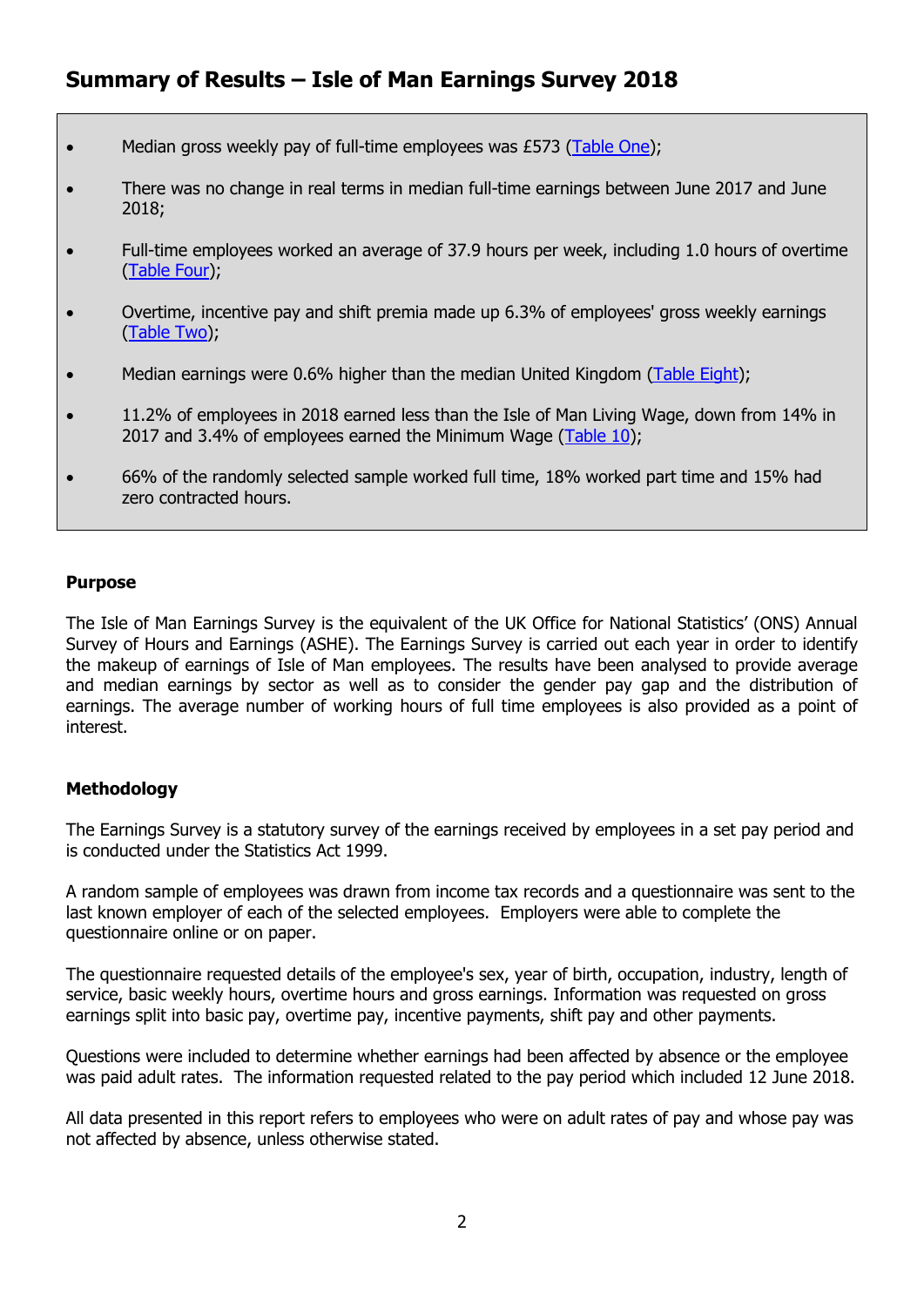A summary of the response rates is given in [Table Thirteen.](#page-21-0) Details of the companies who did not comply with the requests for information have been passed to the Attorney General's Chambers for a decision on whether to prosecute under the Statistics Act.

**Note:** Historically the average figure has been 'trimmed' to remove extreme values by removing anyone earning more than 5 times the average earnings of all workers in the sample. In 2015, this methodology has changed in that high earners are no longer removed from the average, which is in line with the approach used by the ONS. Average earnings figures since 2012 have therefore been restated to allow for a meaningful comparison. It has not been possible to restate earlier figures.

### **Explanation of Measures Reported**

The survey uses the following measures of central tendency:

**Median:** The central point in a range of values. In the image below, the earnings of the 5<sup>th</sup> person would result in the median earnings.

 **Average (mean):** Earnings are calculated as the sum of earnings in the sample divided by the number of persons in the sample. Averages calculated in this way can be distorted by extreme values and should be used with caution. In the picture below, the average earnings would be £640, though 4 out of the 5 individuals earn less than this amount.



£350 £400 £450 £500 £1500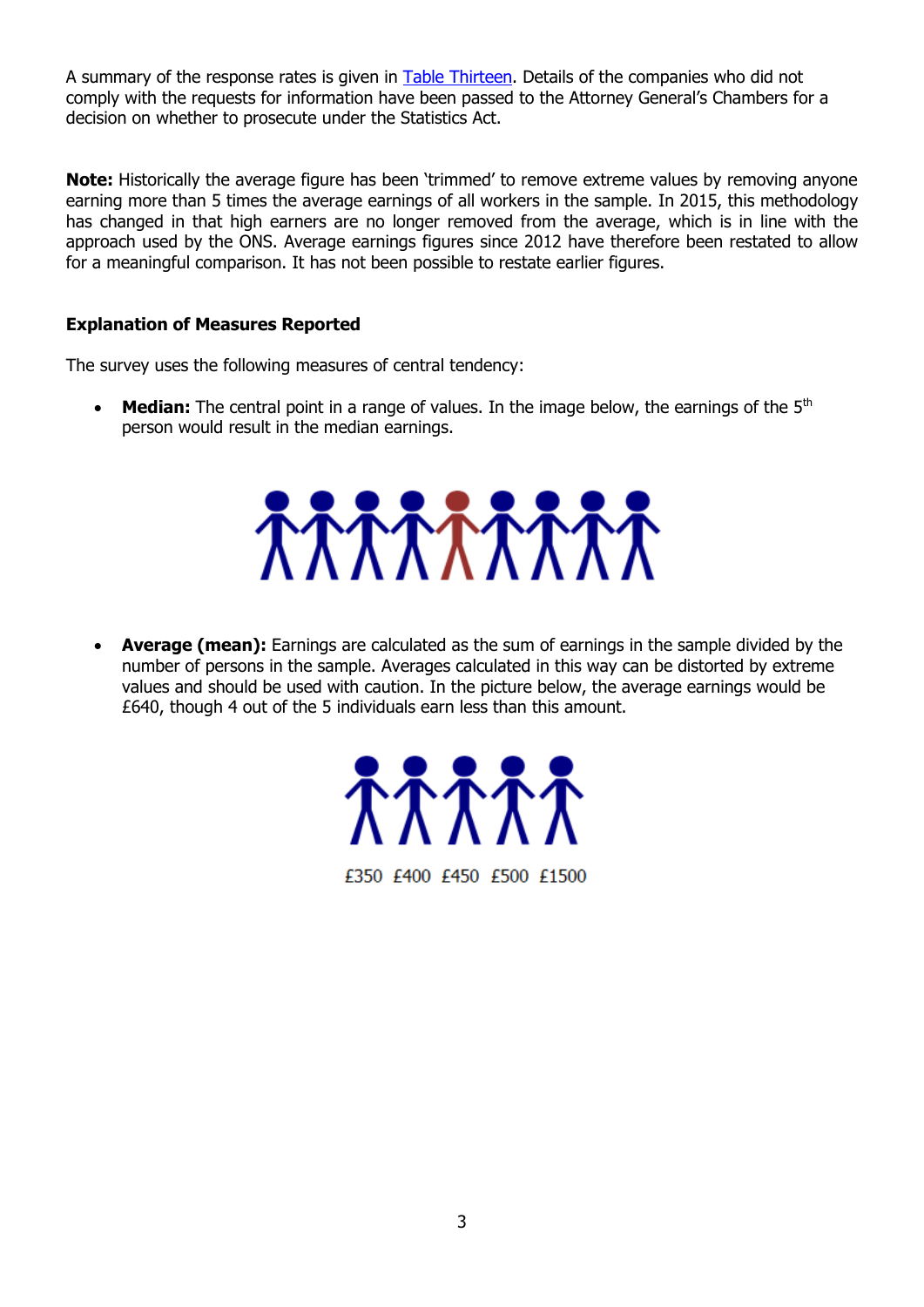# <span id="page-4-0"></span>**Definitions and Abbreviations**

### **Definitions**

- A **full-time worker** is an employee with normal basic hours exceeding 30 per week excluding overtime and meal breaks except for an employee who is a teacher with normal basic hours exceeding 25 per week or an employee without specified normal basic hours because of the nature of the job but who is described as full-time by the employer.
- A **part-time worker** is an employee with normal basic hours between 0 and 30 hours per week excluding over time and meal breaks, except for teachers, but does have guaranteed hours. A **zero-hours worker** is an employee who has no quaranteed hours which may fluctuate on a regular basis.
- **Manual** and **Non-manual** employees are grouped according to the classification formerly used by the United Kingdom's Office for National Statistics in its annual New Earnings Survey (NES). NES has been replaced by the Annual Survey of Hours and Earnings (ASHE).

### **Abbreviation**

1. PBR = Payment By Results

### **Further information**

Additional unpublished data may be available on request. Enquiries should be made to Economic Affairs by the contact methods below:

Economic Affairs, Cabinet Office, Government Office, Bucks Road, Douglas, Isle of Man, IM1 3PN

<span id="page-4-1"></span>Tel: (01624) 685752 Email: [economics@gov.im](mailto:economics@gov.im)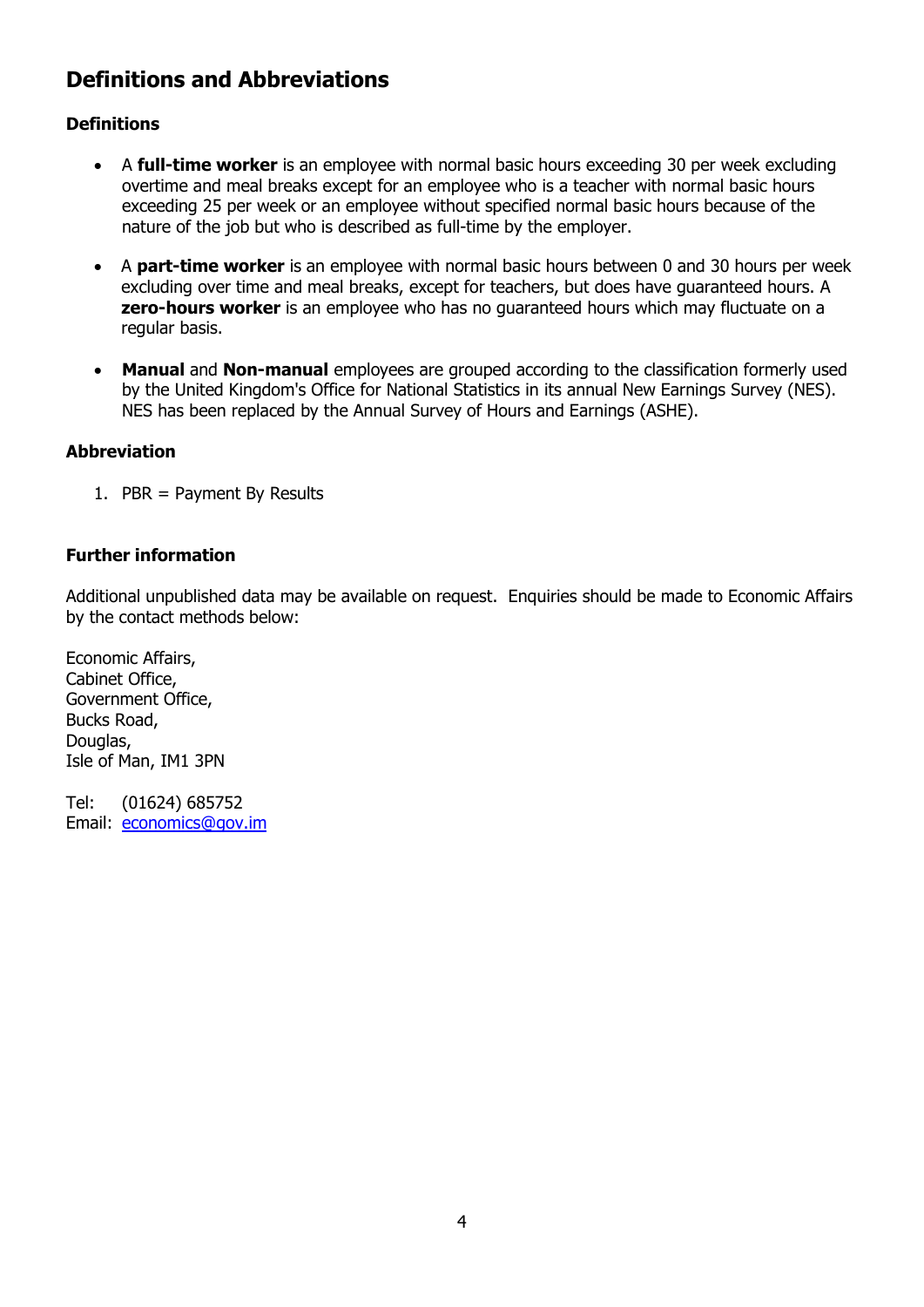|                          |      |      | $\frac{1}{2}$ |
|--------------------------|------|------|---------------|
|                          | 2017 | 2018 | change        |
| <b>Males</b>             |      |      |               |
| Manual                   | 460  | 487  | 5.8           |
| Non-manual               | 763  | 739  | $-3.2$        |
| All                      | 581  | 602  | 3.6           |
| <b>Females</b>           |      |      |               |
| Manual                   | 373  | 369  | $-1.1$        |
| Non-manual               | 562  | 583  | 3.8           |
| All                      | 532  | 542  | 1.8           |
| <b>Males and females</b> |      |      |               |
| Manual                   | 438  | 464  | 5.9           |
| Non-manual               | 620  | 652  | 5.2           |
| All                      | 558  | 573  | 2.6           |

### <span id="page-5-0"></span>**Table 1 - Median Weekly Earnings**

Manual and Non-Manual workers have been categorised according to standard occupational classifications (SOCs). Generally, occupations which fall into the major categories below are classified as:

**Manual Workers:** Craft and related occupations, some personal and protective service occupations, some sales occupations, plant and machine operatives and other occupations.

**Non-Manual Workers:** Managers and administrators, professional occupations, associate professional and technical occupations, clerical and secretarial occupations, some personal and protective service occupations and some sales occupations.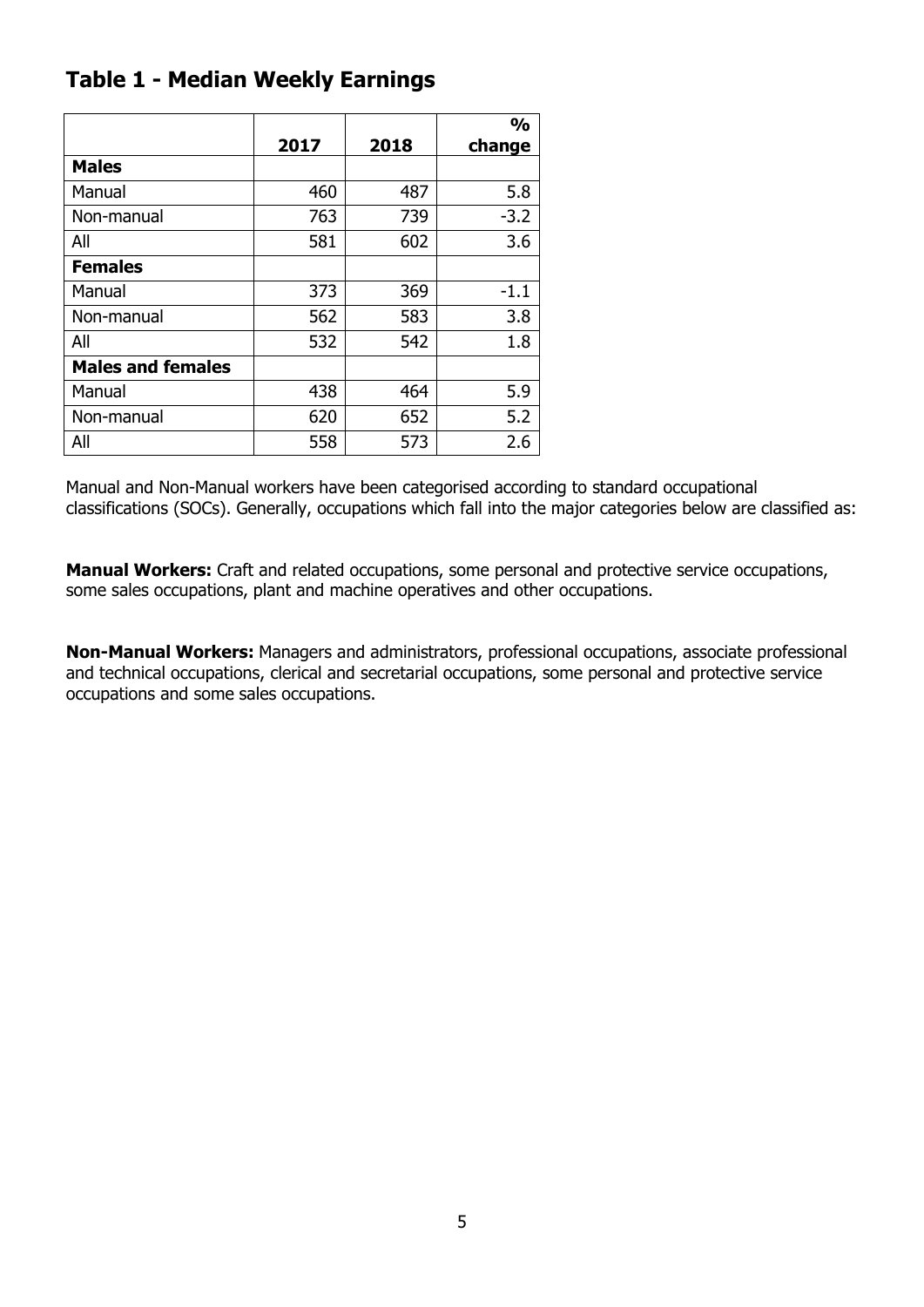# **Table 2 - Average Weekly Earnings**

<span id="page-6-0"></span>

|                                         | <b>Males</b>                              |      |               | <b>Females</b> |      |               | <b>Males and Females</b> |      |      |
|-----------------------------------------|-------------------------------------------|------|---------------|----------------|------|---------------|--------------------------|------|------|
|                                         | <b>All</b><br><b>Manual</b><br>Non-manual |      | <b>Manual</b> | Non-manual     | All  | <b>Manual</b> | Non-manual               | All  |      |
|                                         |                                           |      |               |                |      |               |                          |      |      |
| Number in sample                        | 282                                       | 481  | 763           | 98             | 514  | 612           | 380                      | 995  | 1375 |
|                                         |                                           |      |               |                |      |               |                          |      |      |
| Average gross weekly earnings (£)       | 548                                       | 934  | 792           | 402            | 685  | 639           | 511                      | 805  | 724  |
| of which:                               |                                           |      |               |                |      |               |                          |      |      |
| Overtime payments $(E)$                 | 33                                        | 16   | 22            |                |      |               | 26                       | 11   | 15   |
| PBR etc payments $(E)$                  | 6                                         | 30   | 21            |                | 13   | 11            |                          | 21   | 17   |
| Shift etc premium payments $(E)$        | 11                                        | 15   | 14            | 13             | 14   | 14            | 12                       | 15   | 14   |
| As percentage of average gross earnings |                                           |      |               |                |      |               |                          |      |      |
| Overtime payments                       | 6.0%                                      | 1.7% | 2.8%          | 1.6%           | 0.8% | 0.9%          | 5.1%                     | 1.3% | 2.1% |
| PBR etc payments                        | $1.0\%$                                   | 3.2% | 2.7%          | 0.5%           | 1.9% | 1.8%          | 0.9%                     | 2.7% | 2.3% |
| Shift etc premium payments              | 2.0%                                      | 1.6% | 1.7%          | 3.3%           | 2.1% | 2.2%          | 2.3%                     | 1.8% | 1.9% |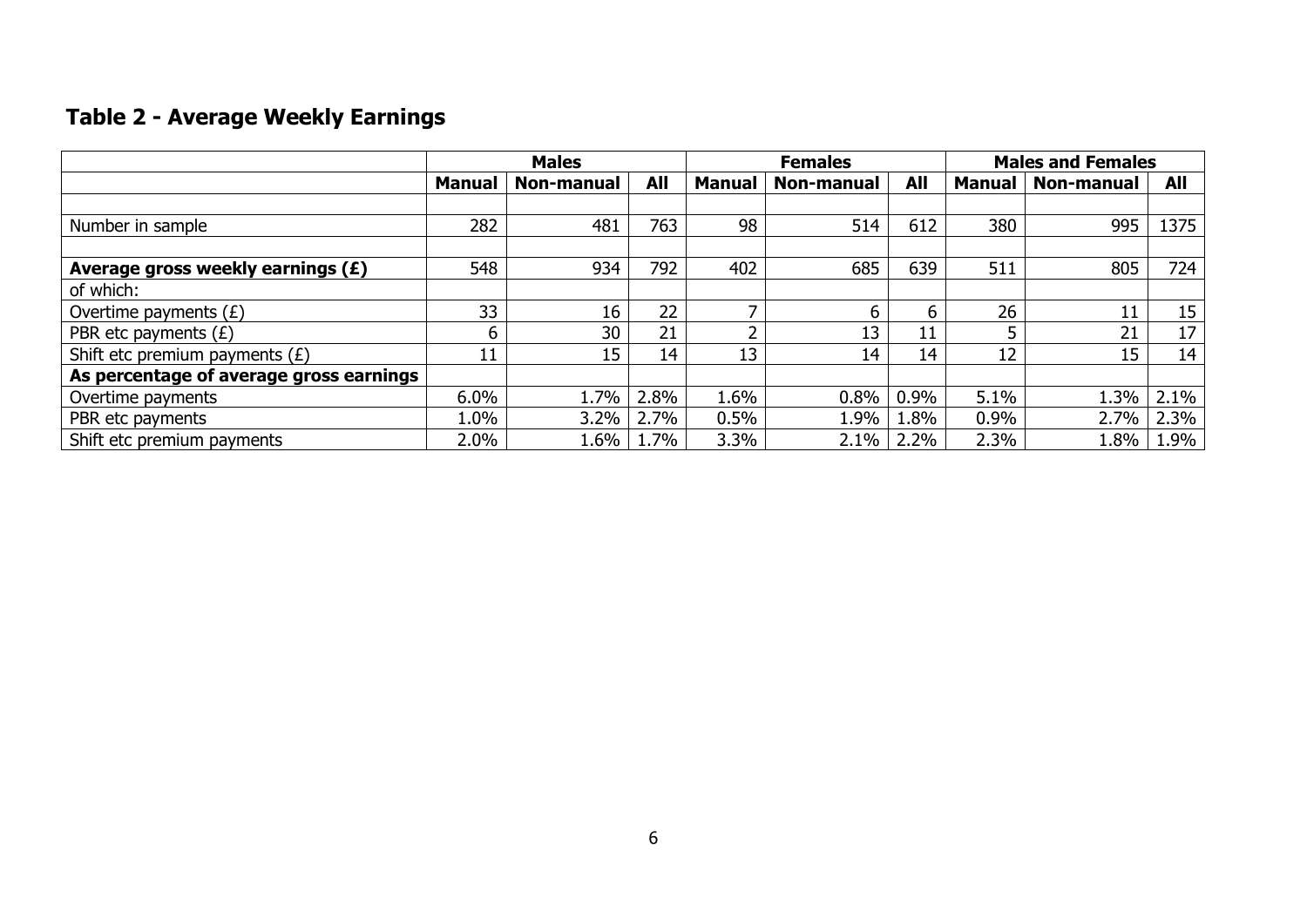# **Table 3 - Distribution of Earnings**

<span id="page-7-0"></span>

|                                       | <b>Males</b>  |            |      | <b>Females</b> |                   |      | <b>Males and Females</b> |            |      |  |
|---------------------------------------|---------------|------------|------|----------------|-------------------|------|--------------------------|------------|------|--|
|                                       | <b>Manual</b> | Non-manual | All  | <b>Manual</b>  | <b>Non-manual</b> | All  | <b>Manual</b>            | Non-manual | All  |  |
| Distribution of gross weekly earnings |               |            |      |                |                   |      |                          |            |      |  |
| 10 per cent earned less than $(E)$    | 360           | 396        | 377  | 291            | 364               | 334  | 320                      | 380        | 357  |  |
| 25 per cent earned less than $(E)$    | 400           | 514        | 449  | 326            | 461               | 413  | 375                      | 480        | 433  |  |
| 50 per cent earned less than $(E)$    | 487           | 739        | 602  | 369            | 583               | 542  | 464                      | 652        | 573  |  |
| 25 per cent earned more than $(E)$    | 600           | 1060       | 876  | 473            | 785               | 743  | 569                      | 890        | 821  |  |
| 10 per cent earned more than $(E)$    | 783           | 1538       | 1360 | 550            | 1025              | 966  | 731                      | 1379       | 1169 |  |
| Percentage earning less than          |               |            |      |                |                   |      |                          |            |      |  |
| £200                                  | 0.0           | 0.0        | 0.0  | 0.0            | 0.0               | 0.0  | 0.0                      | 0.0        | 0.0  |  |
| £220                                  | 0.0           | 0.0        | 0.0  | 0.0            | 0.0               | 0.0  | 0.0                      | 0.0        | 0.0  |  |
| £250                                  | 0.4           | 0.0        | 0.1  | 5.1            | 1.0               | 1.6  | 1.6                      | 0.5        | 0.8  |  |
| £300                                  | 2.8           | 1.5        | 2.0  | 12.2           | 2.7               | 4.2  | 5.3                      | 2.1        | 3.0  |  |
| £350                                  | 9.2           | 4.4        | 6.2  | 35.7           | 8.6               | 12.9 | 16.1                     | 6.5        | 9.2  |  |
| £400                                  | 25.5          | 11.0       | 16.4 | 60.2           | 14.8              | 22.1 | 34.5                     | 13.0       | 18.9 |  |
| £450                                  | 39.7          | 16.6       | 25.2 | 71.4           | 23.7              | 31.4 | 47.9                     | 20.3       | 27.9 |  |
| £500                                  | 53.9          | 22.9       | 34.3 | 81.6           | 32.5              | 40.4 | 61.1                     | 27.8       | 37.0 |  |
| £600                                  | 75.2          | 35.1       | 49.9 | 93.9           | 52.7              | 59.3 | 80.0                     | 44.2       | 54.1 |  |
| £700                                  | 85.1          | 45.1       | 59.9 | 99.0           | 65.8              | 71.1 | 88.7                     | 55.8       | 64.9 |  |
| £800                                  | 91.1          | 56.3       | 69.2 | 100.0          | 76.1              | 79.9 | 93.4                     | 66.5       | 74.0 |  |
| £900                                  | 96.1          | 66.1       | 77.2 | 100.0          | 85.0              | 87.4 | 97.1                     | 75.9       | 81.7 |  |
| £1,000                                | 97.9          | 72.8       | 82.0 | 100.0          | 90.1              | 91.7 | 98.4                     | 81.7       | 86.3 |  |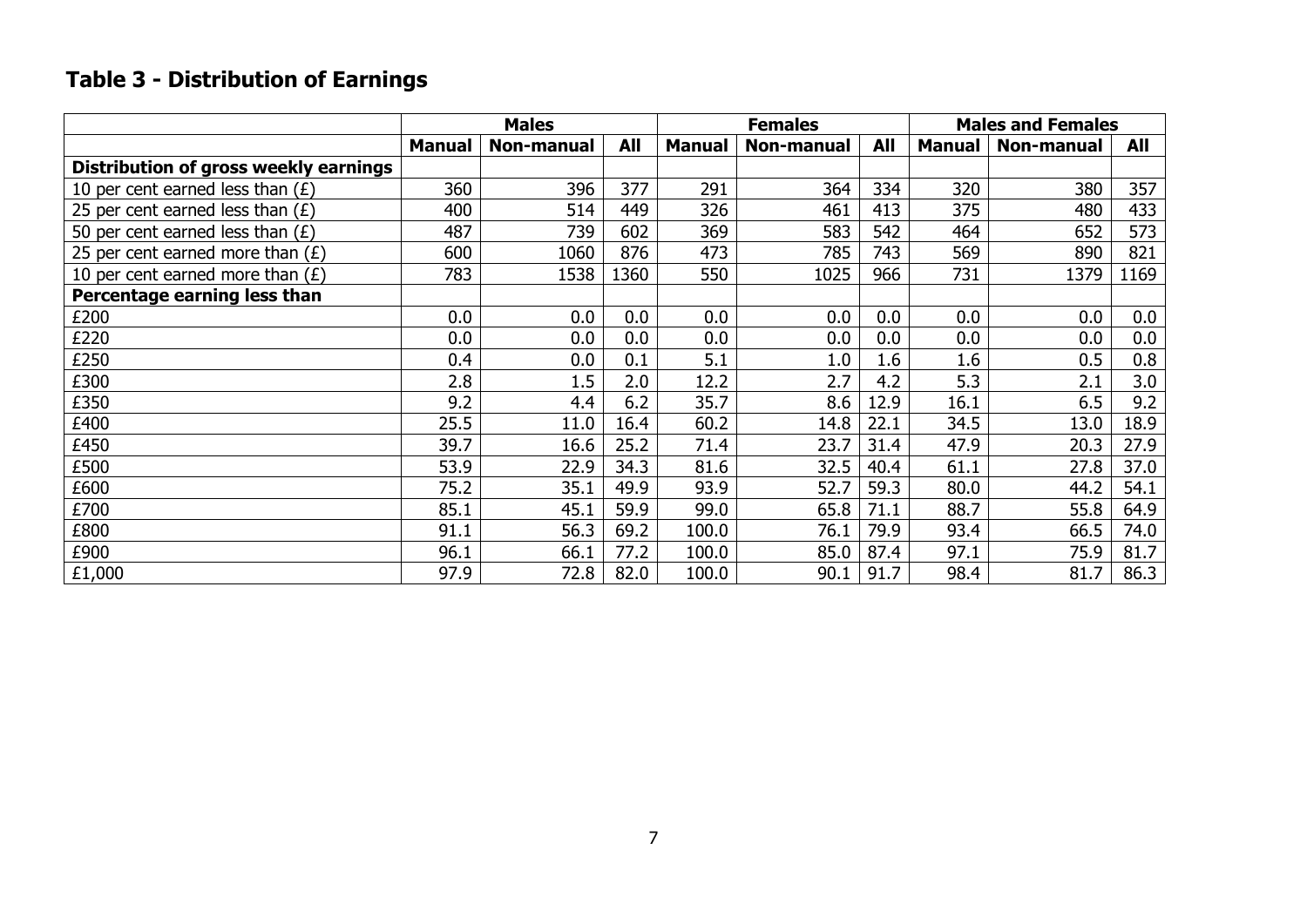### **Figure 1 - Distribution of Earnings of Full-Time Employees**



<span id="page-8-1"></span><span id="page-8-0"></span>Figure One illustrates the distribution of earnings and shows income of respondents up to £1,700 per week. This covers 96.0% of the sample. The further the income moves away from the mean, the number of workers becomes smaller and the distribution would be truncated.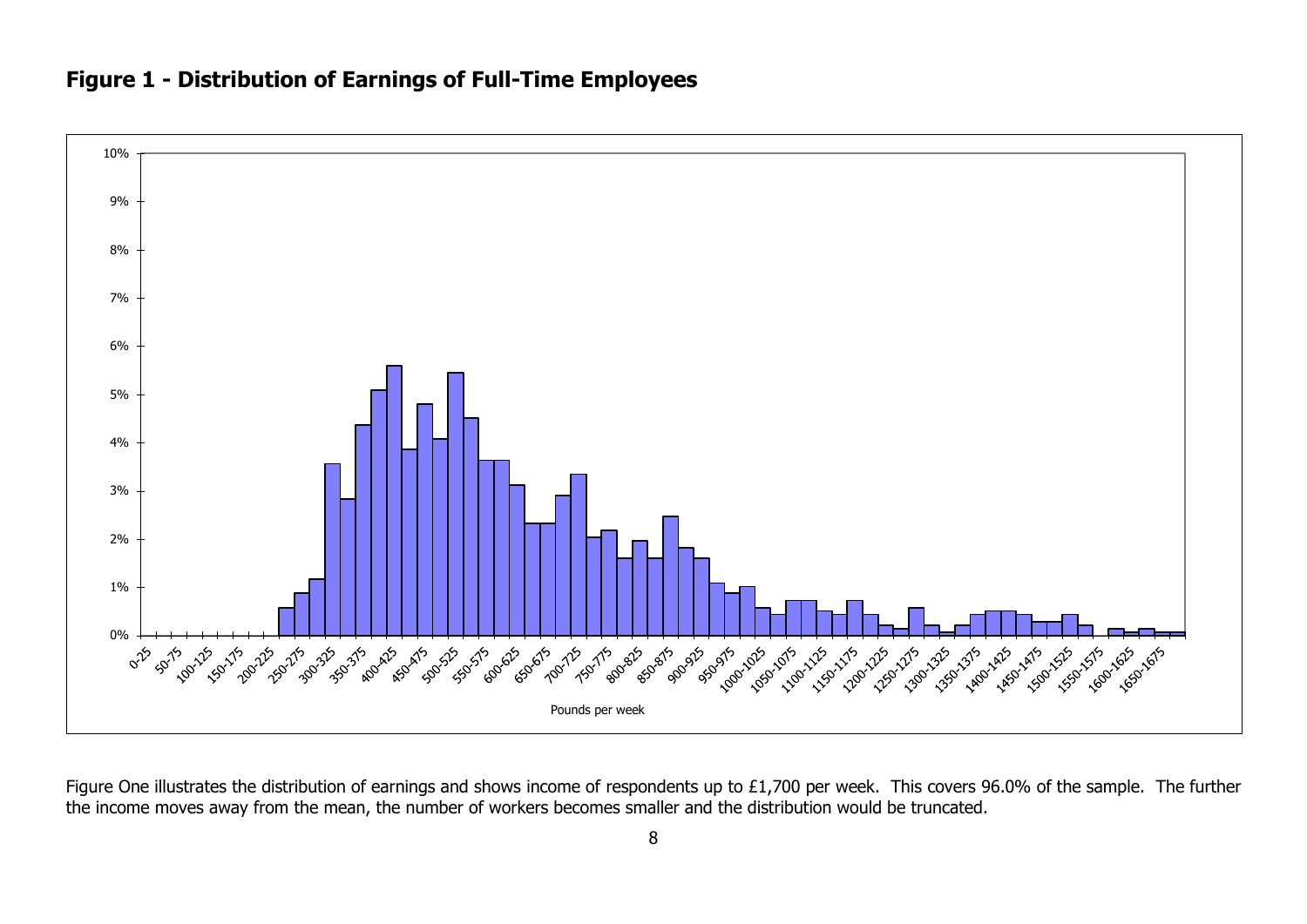# **Table 4 - Average Earnings and Hours Worked (Full Time)**

<span id="page-9-0"></span>

|                                                 | <b>Males</b>  |            |            | <b>Females</b> |                   |             | <b>Males and Females</b> |                     |      |
|-------------------------------------------------|---------------|------------|------------|----------------|-------------------|-------------|--------------------------|---------------------|------|
|                                                 | <b>Manual</b> | Non-manual | <b>All</b> | <b>Manual</b>  | <b>Non-manual</b> | All         |                          | Manual   Non-manual | All  |
| Average gross hourly earnings                   |               |            |            |                |                   |             |                          |                     |      |
| Including overtime pay and overtime hours $(E)$ | 13.1          | 25.5       | 20.9       | 11.2           | 19.5              | 18.2        | 12.6                     | 22.4                | 19.7 |
| Excluding overtime pay and overtime hours $(E)$ | 12.9          | 24.8       | 20.4       | 11.1           | 19.2              | 17.9        | 12.5                     | 21.9                | 19.3 |
| <b>Hours worked</b>                             |               |            |            |                |                   |             |                          |                     |      |
| Average basic hours                             | 39.5          | 36.4       | 37.6       | 36.7           |                   | $35.8$ 35.9 | 38.8                     | 36.1                | 36.9 |
| Average overtime hours                          | 2.6           | 0.7        | 1.4        | 0.8            | 0.5               | 0.5         | 2.1                      | $0.6\,$             | 1.0  |
| Average hours                                   | 42.1          | 37.1       | 39.0       | 37.4           | 36.3              | 36.5        | 40.9                     | 36.7                | 37.9 |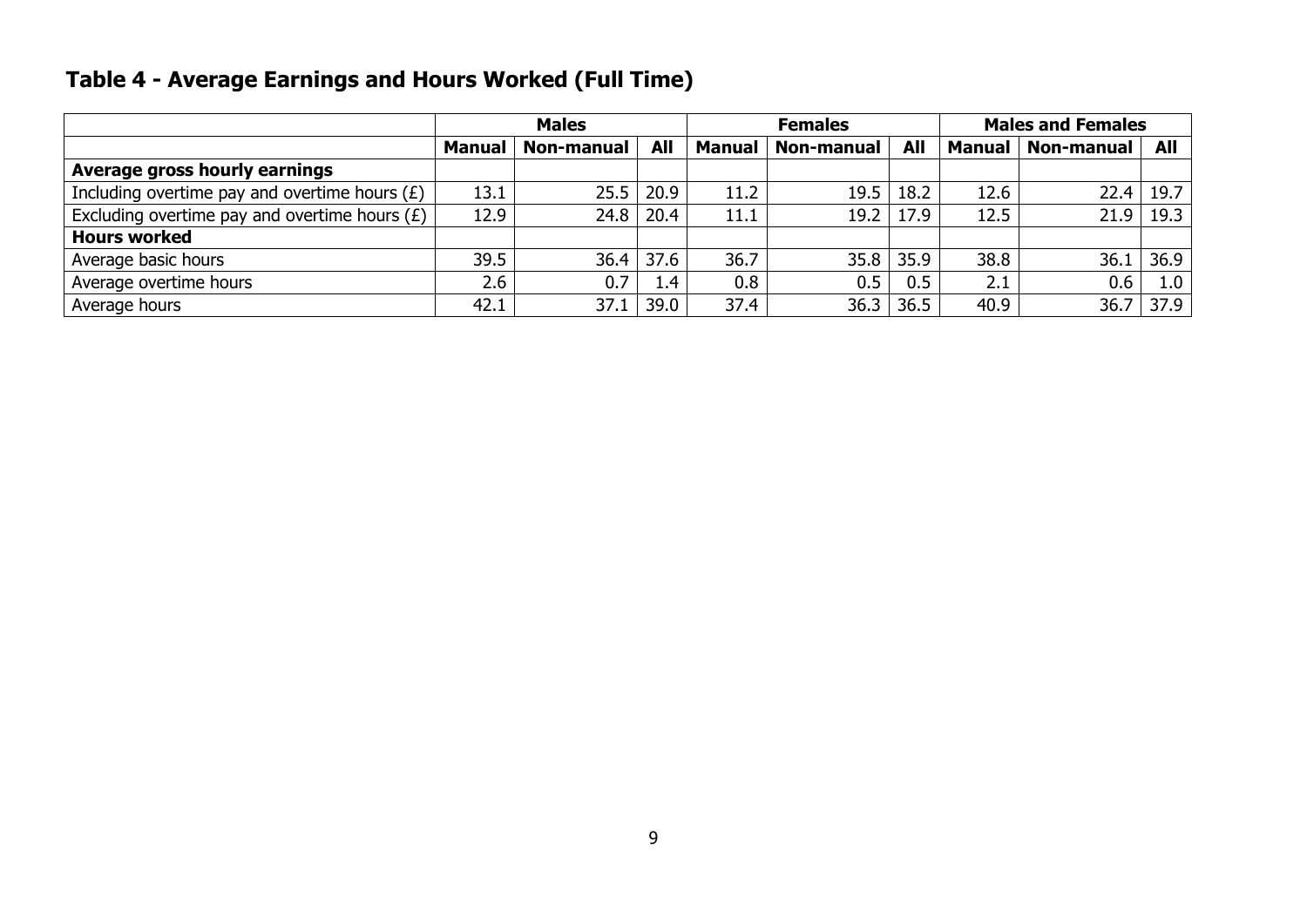# **Table 5 - Average Earnings and Hours Worked (Part Time)**

<span id="page-10-0"></span>

|                                                 | <b>Males</b>  |            |      | <b>Females</b> |                   |            | <b>Males and Females</b> |                     |      |
|-------------------------------------------------|---------------|------------|------|----------------|-------------------|------------|--------------------------|---------------------|------|
|                                                 | <b>Manual</b> | Non-manual | All  | <b>Manual</b>  | <b>Non-manual</b> | <b>All</b> |                          | Manual   Non-manual | All  |
| Average gross hourly earnings                   |               |            |      |                |                   |            |                          |                     |      |
| Including overtime pay and overtime hours $(E)$ | 10.8          | 39.3       | 26.6 | 12.4           | 20.3              | 18.0       | 11.8                     | 24.6                | 20.3 |
| Excluding overtime pay and overtime hours $(E)$ | 11.2          | 39.4       | 26.9 | 12.0           | 19.2              | 17.1       | 11.7                     | 23.7                | 19.7 |
| <b>Hours worked</b>                             |               |            |      |                |                   |            |                          |                     |      |
| Average basic hours                             | 17.9          | 17.6       | 17.7 | 15.6           | 17.4              | 16.9       | 16.4                     | 17.5                | 17.1 |
| Average overtime hours                          | 1.3           | 0.8        | 1.0  | 0.8            | 0.7               | 0.7        | 1.0                      | 0.7                 | 0.8  |
| Average hours                                   | 19.1          | 18.5       | 18.8 | 16.4           | 18.1              | 17.6       | 17.4                     | 18.2                | 17.9 |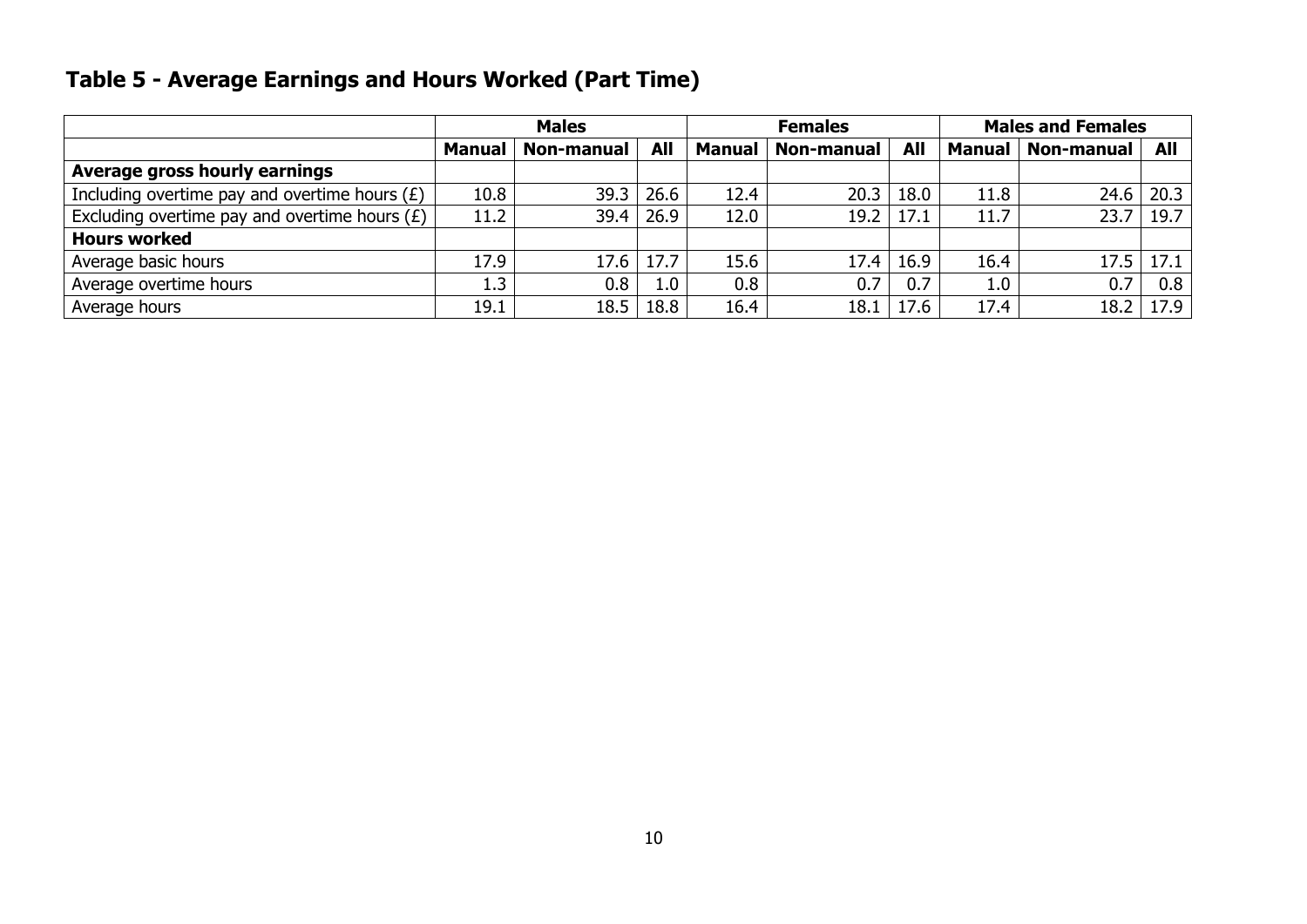# **Table 6 - Average Earnings and Hours Worked (Zero Hours)**

<span id="page-11-0"></span>

|                                                 | <b>Males</b>  |                   |      | <b>Females</b> |            |      | <b>Males and Females</b> |            |            |
|-------------------------------------------------|---------------|-------------------|------|----------------|------------|------|--------------------------|------------|------------|
|                                                 | <b>Manual</b> | <b>Non-manual</b> | All  | <b>Manual</b>  | Non-manual | All  | <b>Manual</b>            | Non-manual | <b>All</b> |
| Average gross hourly earnings                   |               |                   |      |                |            |      |                          |            |            |
| Including overtime pay and overtime hours $(E)$ | 27.1          | 38.1              | 30.2 | 11.7           | 29.5       | 17.7 | 18.0                     | 32.5       | 22.6       |
| Excluding overtime pay and overtime hours $(E)$ | 25.3          | 27.7              | 26.0 | 11.0           | 28.2       | 16.8 | 16.8                     | 28.0       | 20.4       |
| <b>Hours worked</b>                             |               |                   |      |                |            |      |                          |            |            |
| Average basic hours                             | 22.2          | 11.2              | 19.1 | 16.6           | 13.8       | 15.7 | 18.9                     | 12.9       | 17.0       |
| Average overtime hours                          | 1.0           | 0.0               | 0.7  | 0.5            | 0.0        | 0.3  | 0.7                      | 0.0        | 0.5        |
| Average hours                                   | 23.2          | 11.2              | 19.8 | 17.1           | 13.8       | 16.0 | 19.6                     | 12.9       | 17.5       |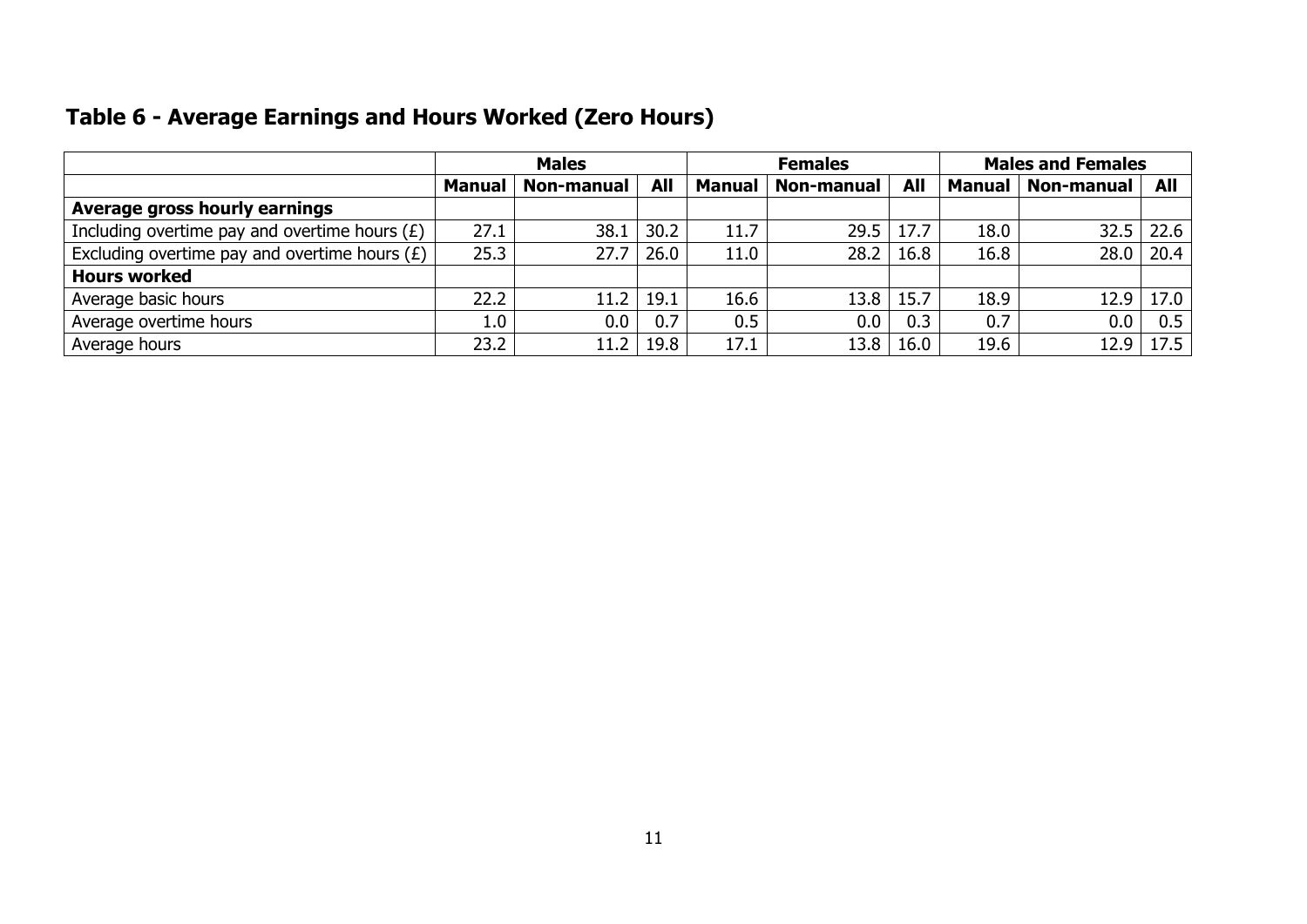|                          | <b>Average</b><br>(E) | <b>Number in sample</b> | Standard error (%) |
|--------------------------|-----------------------|-------------------------|--------------------|
| <b>Males</b>             |                       |                         |                    |
| Manual                   | 548                   | 282                     | 4.2                |
| Non-manual               | 934                   | 481                     | 4.1                |
| All                      | 792                   | 763                     | 3.3                |
|                          |                       |                         |                    |
| <b>Females</b>           |                       |                         |                    |
| Manual                   | 402                   | 98                      | 2.7                |
| Non-manual               | 685                   | 514                     | 2.9                |
| All                      | 639                   | 612                     | 2.7                |
|                          |                       |                         |                    |
| <b>Males and Females</b> |                       |                         |                    |
| Manual                   | 511                   | 380                     | 3.4                |
| Non-manual               |                       | 995                     | 2.7                |
|                          | 805                   |                         |                    |
| All                      | 724                   | 1375                    | 2.3                |

# <span id="page-12-0"></span>**Table 7 - Weekly Average Earnings and Standard Errors**

The earnings from which the average earnings are derived were obtained from a sample of employees. Consequently, the averages and other estimates are subject to sampling errors. For example, the estimates of average earnings given in the tables may differ from the true average which would have been calculated if earnings information had been obtained for every employee in the Isle of Man.

A measure of the potential size of the difference is provided by the **standard error**. There is a twoout-of-three chance that the difference between the true value and the estimate will be less than the standard error and the chance that the difference will be more than double the standard error is about one-in-twenty.

In other words, we can say with 95% probability that the true level of average earnings will be in the range £691 to £756 (mean £724).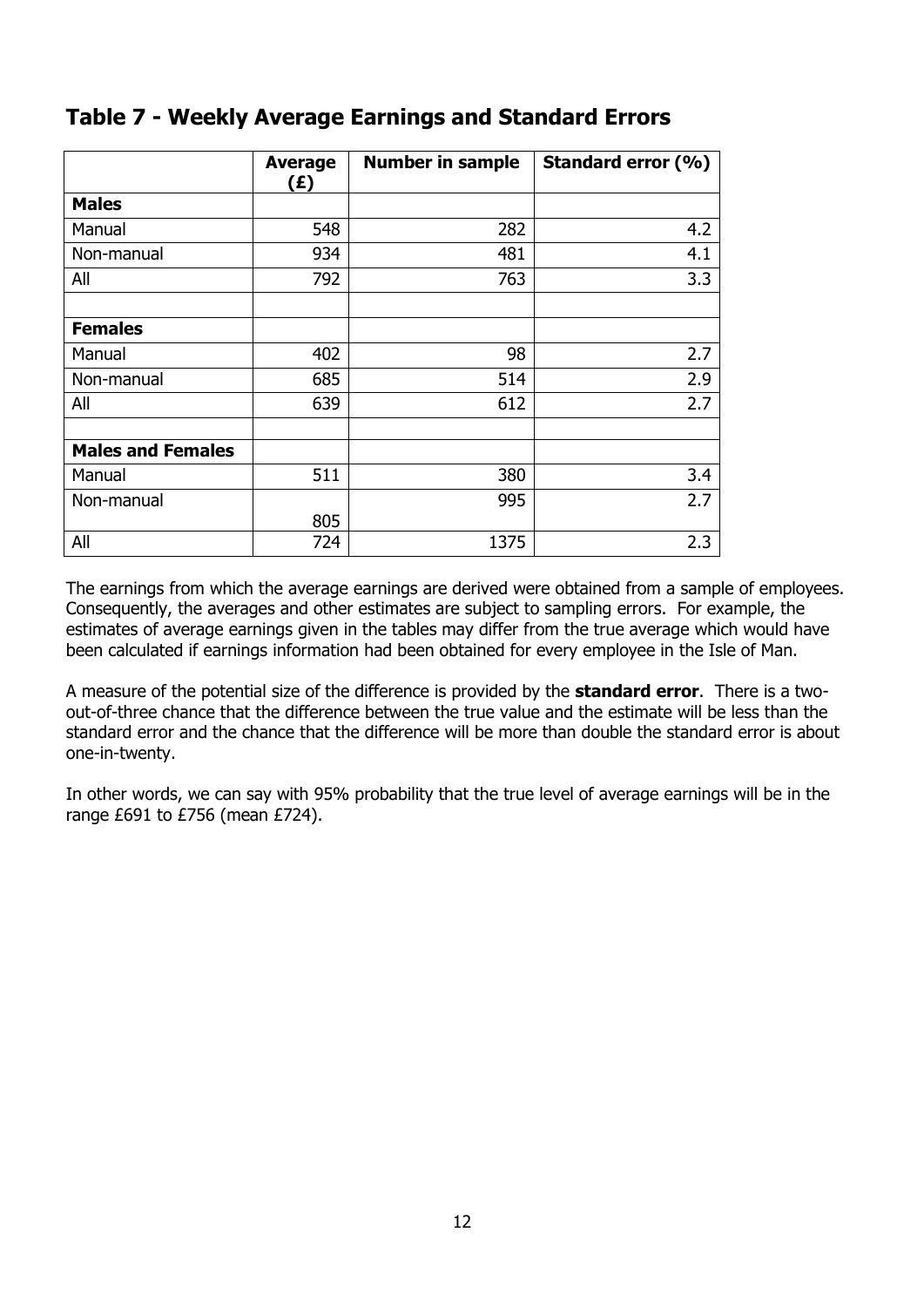

<span id="page-13-0"></span>**Figure 2 - Weekly Median Earnings at Current Prices 2008 – 2018**

<span id="page-13-1"></span>**Figure 3 - Weekly Average Earnings at Current Prices 2008 – 2018**



**Note:** A methodological change implemented from 2012 onwards means that average and median earnings prior to 2012 may not be directly comparable.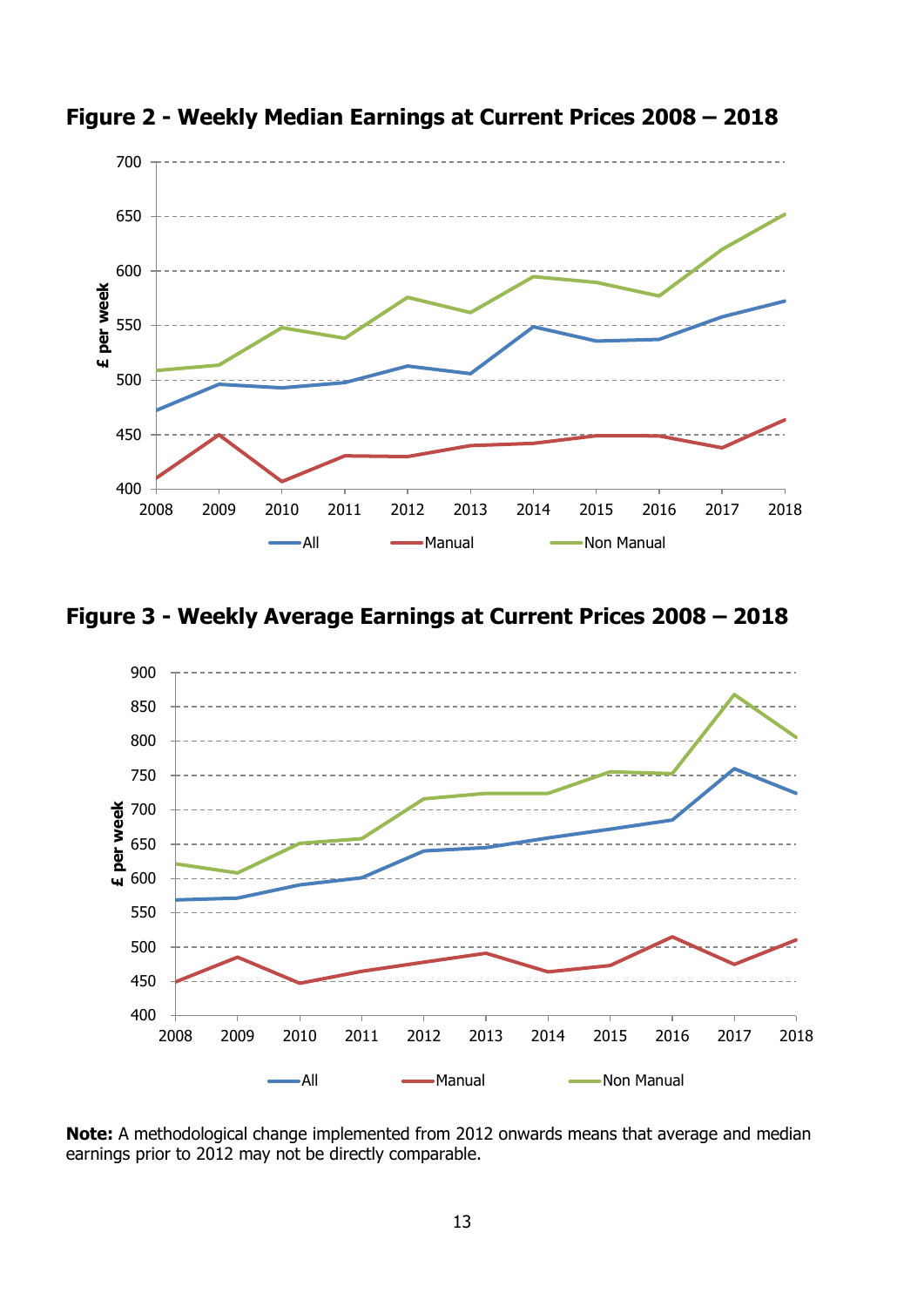<span id="page-14-0"></span>

<span id="page-14-1"></span>**Figure 5 - Weekly Average Earnings at Constant Prices 2008 – 2018**



#### **Notes:**

- 1. Average earnings in the above graphs have been inflation adjusted by uprating previous average and median earnings by June 2018's CPI.
- 2. A methodological change implemented from 2012 onwards means that average and median earnings prior to 2012 may not be directly comparable.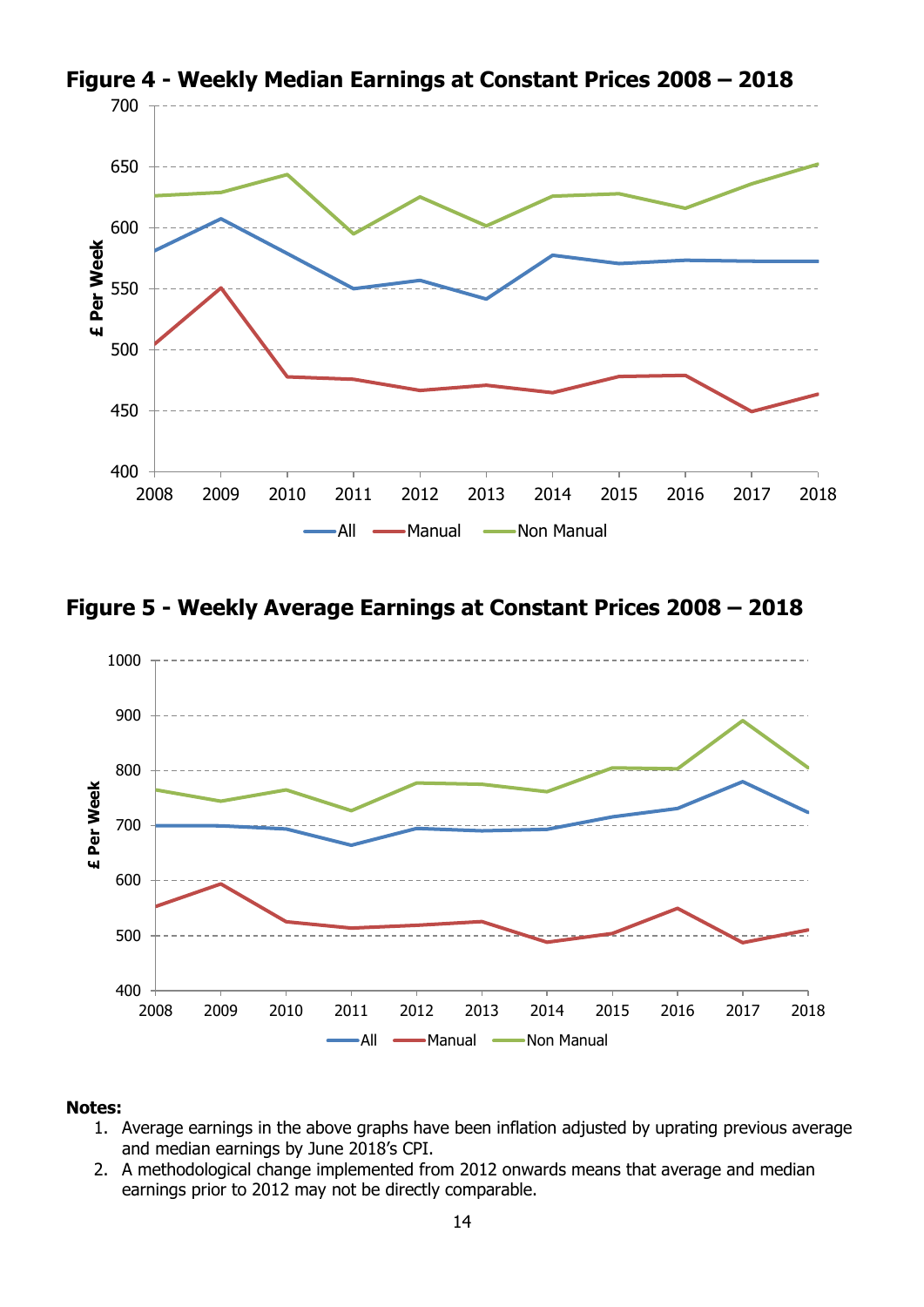# <span id="page-15-0"></span>**Table 8 - Isle of Man and United Kingdom Comparison**

|                         | <b>Isle of Man</b> | <b>United</b><br><b>Kingdom</b> | <b>IOM earnings as</b><br>percentage of UK<br>earnings |
|-------------------------|--------------------|---------------------------------|--------------------------------------------------------|
| <b>Average Earnings</b> |                    |                                 |                                                        |
| <b>Males</b>            | 792                | 742                             | 106.7                                                  |
| <b>Females</b>          | 639                | 599                             | 106.7                                                  |
| Males and females       | 724                | 685                             | 105.6                                                  |
| <b>Median Earnings</b>  |                    |                                 |                                                        |
| <b>Males</b>            | 602                | 609                             | 98.9                                                   |
| <b>Females</b>          | 542                | 509                             | 106.4                                                  |
| Males and females       | 573                | 569                             | 100.6                                                  |

**UK Source:** Annual Survey of Hours and Earnings (ASHE).

**Note:** United Kingdom data may be subject to revision, and refers to April 2018.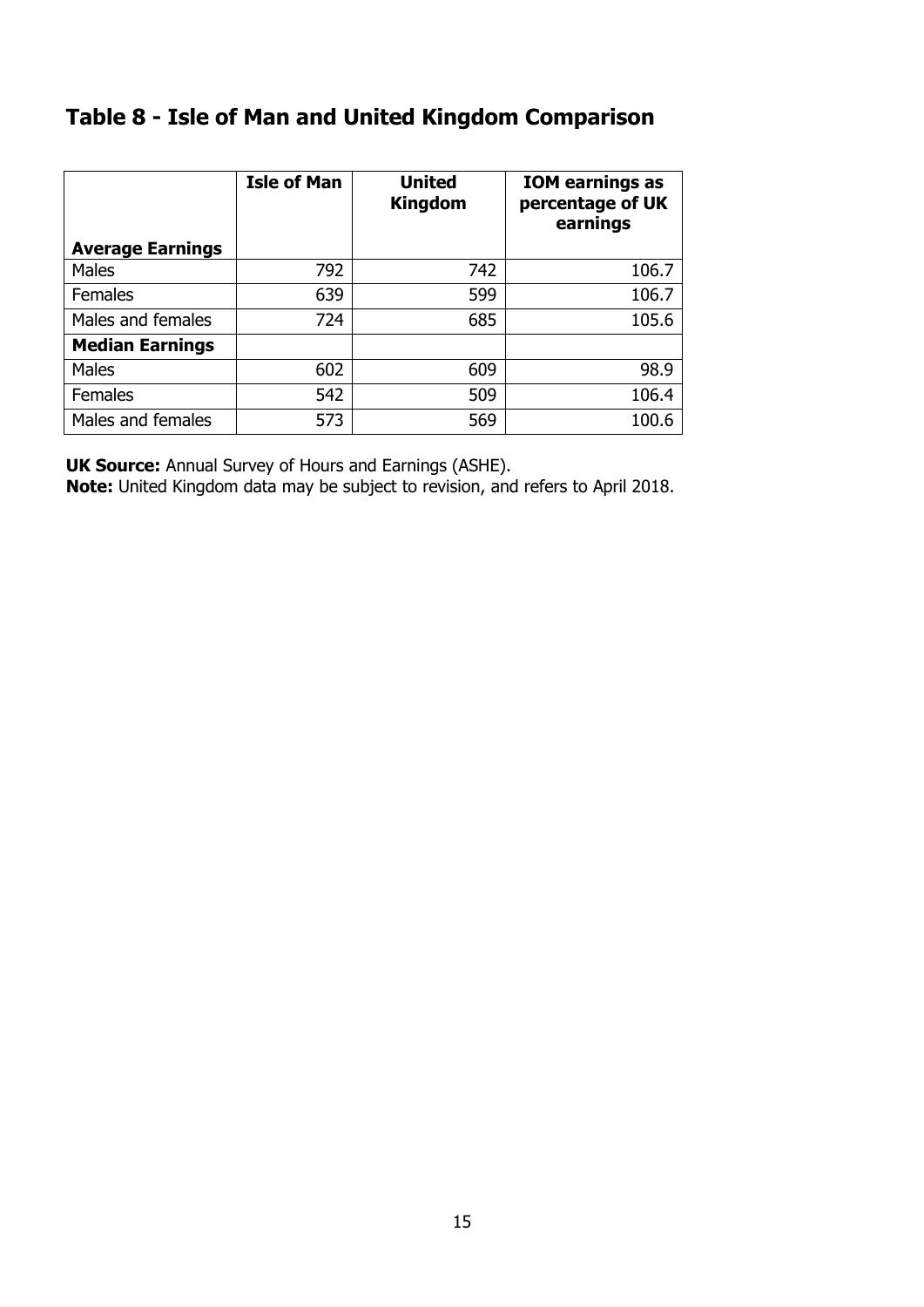# <span id="page-16-0"></span>**Table 9 - Average Weekly Earnings and Hours by Economic Sector**

|                                                 | <b>Average weekly</b><br>earnings $(E)$ | <b>Average</b><br>weekly<br>hours |
|-------------------------------------------------|-----------------------------------------|-----------------------------------|
| Agriculture, Forestry & Fishing                 |                                         |                                   |
| Manufacturing: Engineering                      | 570                                     | 44.6                              |
| Manufacturing: Food & Drink                     | 384                                     | 41.8                              |
| Manufacturing: General                          | 593                                     | 39.5                              |
| Mining & Quarrying                              |                                         |                                   |
| Construction                                    | 629                                     | 42.5                              |
| <b>Utilities</b>                                |                                         |                                   |
| <b>Transport and Communications</b>             | 716                                     | 39.6                              |
| <b>Wholesale Distribution</b>                   | 557                                     | 41.5                              |
| <b>Retail Distribution</b>                      | 455                                     | 39.4                              |
| <b>Banking</b>                                  | 746                                     | 35.3                              |
| <b>Insurance</b>                                | 818                                     | 35.8                              |
| <b>Other Finance and Business Services</b>      | 750                                     | 37.1                              |
| <b>Information and Communication Technology</b> | 1,015                                   | 36.7                              |
| Legal and Accountancy Services                  | 865                                     | 37.0                              |
| <b>Corporate Service Providers</b>              |                                         |                                   |
| Education                                       | 622                                     | 31.2                              |
| Medical & Health Services                       | 694                                     | 37.8                              |
| <b>Other Professional Services</b>              | 989                                     | 37.8                              |
| <b>Tourist Accommodation</b>                    |                                         |                                   |
| Catering and Entertainment                      | 485                                     | 42.2                              |
| Egaming                                         | 1,202                                   | 37.3                              |
| <b>Miscellaneous Services</b>                   | 783                                     | 37.7                              |
| <b>Public Administration</b>                    | 780                                     | 37.8                              |
| <b>Whole Economy</b>                            | 724                                     | 37.8                              |

### **Notes:**

1. The table includes full-time employees on adult rates of pay whose earnings were not affected by absence.

2. The sample from the Agriculture, Forestry and Fishing, Mining & Quarrying, Utilities, Tourist Accommodation and Corporate Service Providers is too small to provide a meaningful analysis.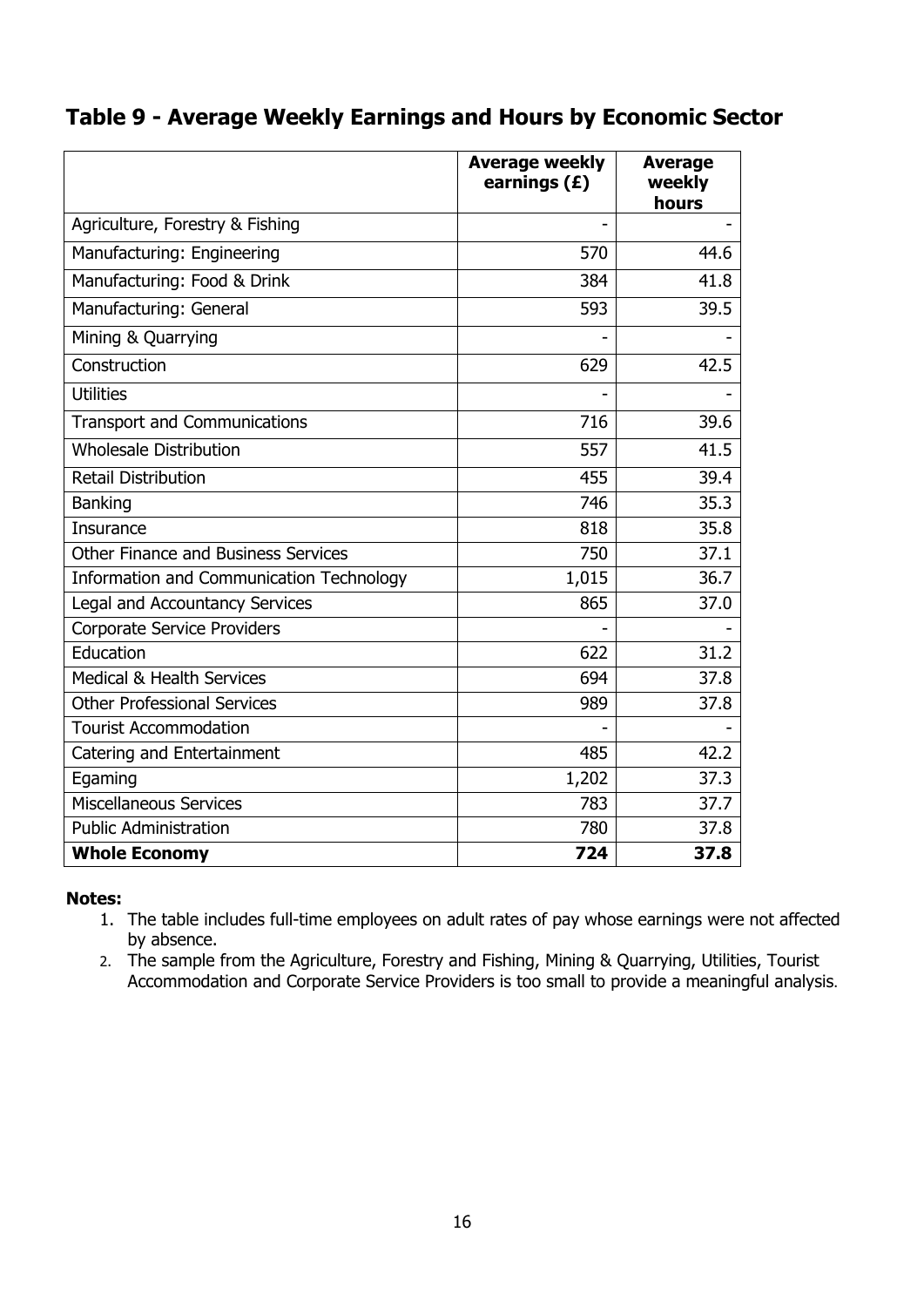<span id="page-17-0"></span>

|                                        | 2011  | 2012 | 2013 |      | 2014   2015   2016   2017 |      |      | 2018      |
|----------------------------------------|-------|------|------|------|---------------------------|------|------|-----------|
| Less than the Living Wage <sup>1</sup> |       |      |      |      |                           | 16%  |      | 14% 11.2% |
| Minimum Wage <sup>2</sup>              | 8%. ـ | 0.8% | 2.4% | 3.8% | 5.5%                      | 4.3% | 5.0% | 3.4%      |

### **Notes**

- 1. The Living Wage was calculated and published by Economic Affairs in October 2017. The Living Wage was calculated as being £8.61 per hour.
- 2. The minimum wage depends upon your age and can also change from year to year. The applicable rates for each survey year are shown below. It should be noted that the additional Over 25 rate was only introduced in June 2017. The minimum wage in October 2018 changed however the 2018 Earnings survey was conducted in June 2018 prior to these changes, and therefore the applicable rates set in June 2017 have been used for this analysis.

| Age                            | 2016  | 2017  |
|--------------------------------|-------|-------|
| Over compulsory school age but | £5.40 | £5.70 |
| under 18                       |       |       |
| Aged 18 but under 21           | £6.65 | £6.85 |
| Aged 21 but under 25           | £7.00 | £7.20 |
| Over 25                        | £7.00 | £⁄ ≒I |

There is also a separate rate for 'development' workers, however the data within the Earnings Survey excludes those on trainee rates and therefore this rate does not need to be taken into account.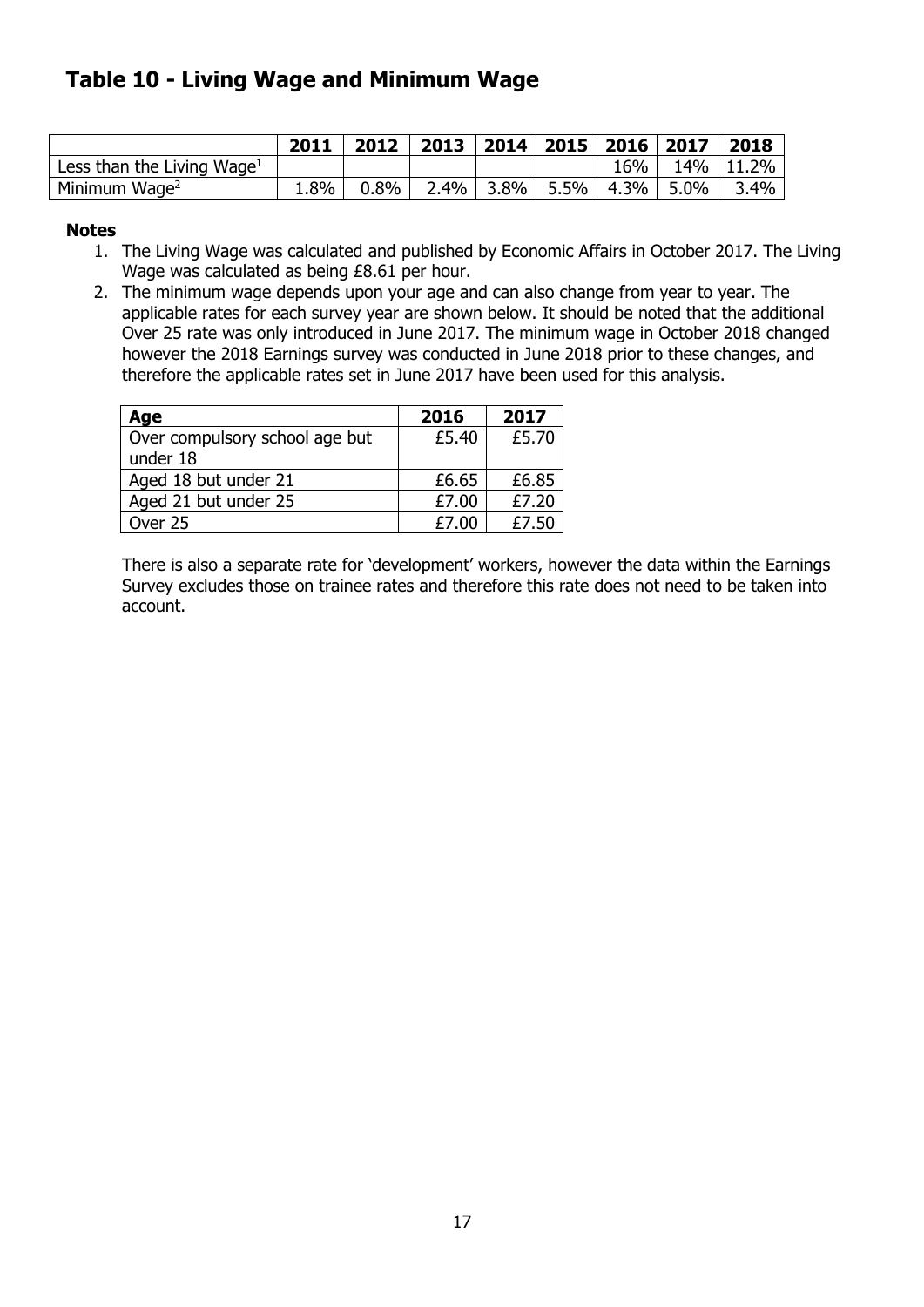|                        |                | Median weekly earnings (£) |     |                | Average weekly earnings (£) |     | <b>Average weekly hours</b> |               |      |  |
|------------------------|----------------|----------------------------|-----|----------------|-----------------------------|-----|-----------------------------|---------------|------|--|
|                        | <b>Private</b> | <b>Public</b><br>All       |     | <b>Private</b> | <b>Public</b>               |     | <b>Private</b>              | <b>Public</b> | All  |  |
| <b>Male</b>            |                |                            |     |                |                             |     |                             |               |      |  |
| Manual                 | 473            | 539                        | 487 | 541            | 576                         | 548 | 42.6                        | 40.4          | 42.1 |  |
| Non-manual             | 705            | 800                        | 739 | 921            | 975                         | 934 | 37.2                        | 36.9          | 37.1 |  |
| All                    | 567            | 710                        | 602 | 775            | 845                         | 792 | 39.3                        | 38.0          | 39.0 |  |
| <b>Females</b>         |                |                            |     |                |                             |     |                             |               |      |  |
| Manual                 | 357            | 453                        | 369 | 380            | 470                         | 402 | 37.9                        | 36.0          | 37.4 |  |
| Non-manual             | 556            | 608                        | 583 | 702            | 655                         | 685 | 37.1                        | 34.8          | 36.3 |  |
| All                    | 514            | 591                        | 542 | 642            | 635                         | 639 | 37.3                        | 35.0          | 36.5 |  |
| <b>Male and Female</b> |                |                            |     |                |                             |     |                             |               |      |  |
| Manual                 | 439            | 501                        | 464 | 501            | 545                         | 511 | 41.4                        | 39.1          | 40.9 |  |
| Non-manual             | 615            | 695                        | 652 | 817            | 779                         | 805 | 37.2                        | 35.6          | 36.7 |  |
| All                    | 541            | 639                        | 573 | 721            | 730                         | 724 | 38.5                        | 36.4          | 37.9 |  |

### **Table 11 - Average and Median Weekly Earnings and Hours by Public and Private Sector**

<span id="page-18-0"></span>**Note:** The table includes full-time employees on adult rates of pay whose earnings were not affected by absence.

The public and private sectors have workforces which are composed quite differently. Consequently, differences in weekly earnings do not reveal differences in rates of pay for comparable jobs. For example, many of the lowest paid occupations, such as bar and restaurant staff, hairdressers, elementary sales occupations and cashiers, exist primarily in the private sector.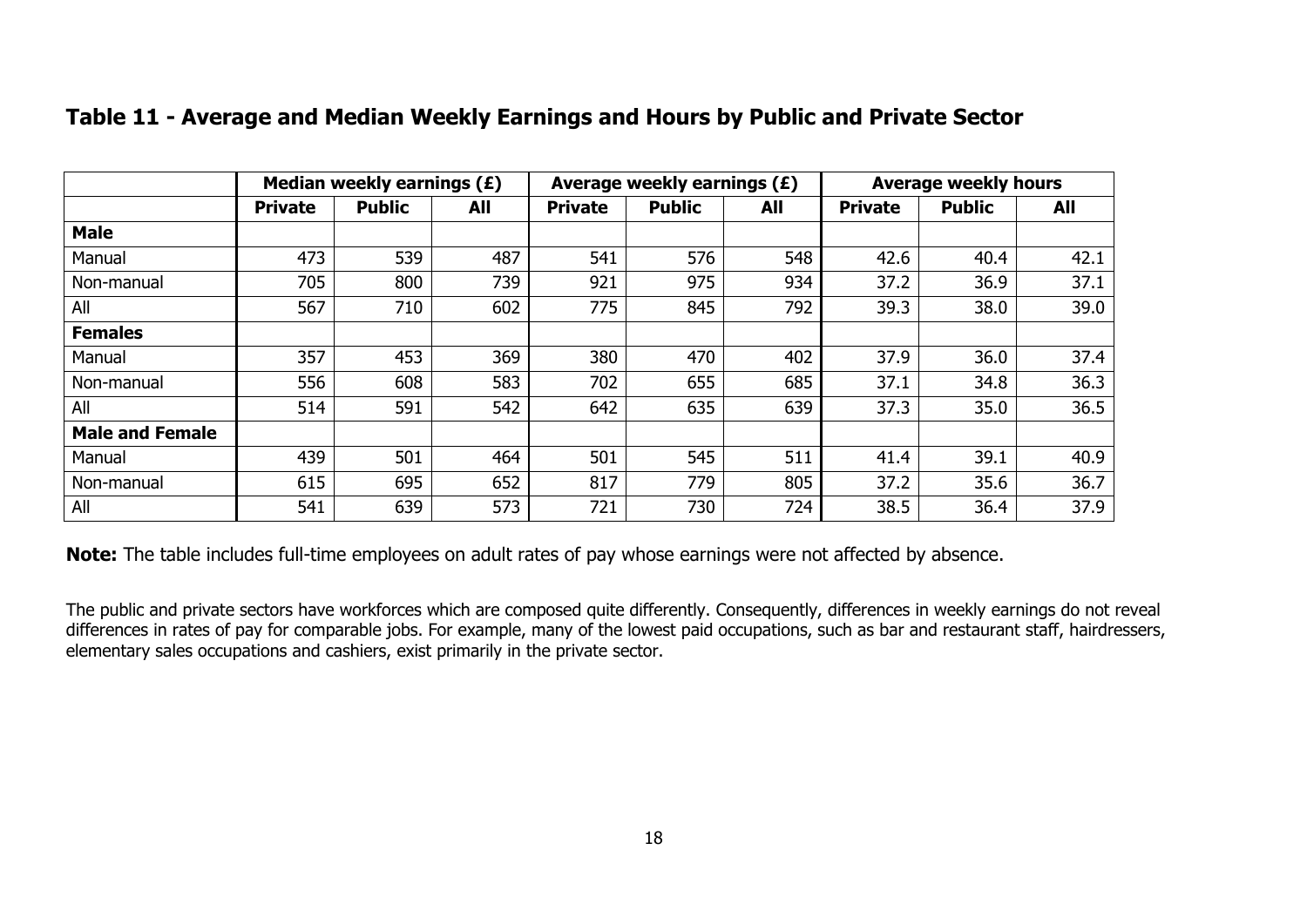|                        | <b>Hours worked</b> |          |         |        |      |        |       |        |       |       |       |         |              |                   |
|------------------------|---------------------|----------|---------|--------|------|--------|-------|--------|-------|-------|-------|---------|--------------|-------------------|
|                        | $0 - 5$             | $5 - 10$ | $10-$   | $15 -$ | 20-  | $25 -$ | 30-   | $35 -$ | 40-   | 45-   | 50-   | $55+$   | <b>Total</b> | <b>Cumulative</b> |
|                        |                     |          | 15      | 20     | 25   | 30     | 35    | 40     | 45    | 50    | 55    |         |              |                   |
| Under £3.50 per hour   | 0.0%                | 0.0%     | 0.0%    | 0.0%   | 0.0% | 0.1%   | 0.0%  | 0.0%   | 0.0%  | 0.0%  | 0.0%  | 0.0%    | 0.1%         | 0.1%              |
| 350 to 400 pence per   | 0.0%                | 0.0%     | 0.0%    | 0.0%   | 0.0% | 0.1%   | 0.0%  | 0.0%   | 0.0%  | 0.0%  | 0.0%  | 0.0%    | 0.1%         | 0.1%              |
| hour                   |                     |          |         |        |      |        |       |        |       |       |       |         |              |                   |
| Under £4.50 per hour   | 0.0%                | 0.0%     | $0.0\%$ | 0.0%   | 0.0% | 0.0%   | 0.0%  | 0.0%   | 0.0%  | 0.0%  | 0.0%  | $0.0\%$ | 0.0%         | 0.1%              |
| £4.51 to £5 per hour   | 0.0%                | 0.0%     | 0.0%    | 0.0%   | 0.0% | 0.0%   | 0.0%  | 0.0%   | 0.0%  | 0.0%  | 0.0%  | $0.0\%$ | 0.0%         | 0.1%              |
| £5.01 to £6 per hour   | 0.0%                | 0.0%     | $0.0\%$ | 0.0%   | 0.0% | 0.0%   | 0.0%  | 0.0%   | 0.0%  | 0.0%  | 0.0%  | 0.2%    | 0.2%         | 0.4%              |
| £6.01 to £7 per hour   | 0.0%                | 0.0%     | 0.0%    | 0.0%   | 0.0% | 0.0%   | 0.0%  | 0.1%   | 0.1%  | 0.0%  | 0.1%  | 0.1%    | 0.4%         | 0.7%              |
| £7.01 to £8 per hour   | 0.1%                | 0.1%     | 0.1%    | 0.0%   | 0.0% | 0.0%   | 0.7%  | 0.7%   | 0.9%  | 0.2%  | 0.1%  | 0.1%    | 2.9%         | 3.6%              |
| £8.01 to £9 per hour   | 0.0%                | 0.1%     | 0.0%    | 0.0%   | 0.0% | 0.0%   | 0.7%  | 2.2%   | 1.6%  | 0.7%  | 0.1%  | 0.4%    | 5.9%         | 9.5%              |
| £9.01 to £10 per hour  | 0.1%                | 0.1%     | 0.0%    | 0.0%   | 0.0% | 0.1%   | 1.0%  | 2.0%   | 2.1%  | 0.3%  | 0.2%  | 0.2%    | 6.1%         | 15.6%             |
| £10.01 to £12.50 per   | 0.1%                | 0.0%     | 0.1%    | 0.0%   | 0.1% | 0.1%   | 2.7%  | 8.9%   | 4.1%  | 0.8%  | 0.0%  | 0.6%    | 17.4%        | 32.9%             |
| hour                   |                     |          |         |        |      |        |       |        |       |       |       |         |              |                   |
| £12.51 to £15 per hour | 0.0%                | 0.0%     | $0.0\%$ | 0.0%   | 0.0% | 0.1%   | 1.4%  | 11.6%  | 3.0%  | 0.7%  | 0.5%  | 0.3%    | 17.6%        | 50.5%             |
| £15.01 to £17.50 per   | 0.0%                | 0.1%     | 0.0%    | 0.0%   | 0.0% | 0.0%   | 1.5%  | 7.4%   | 1.7%  | 0.4%  | 0.0%  | 0.2%    | 11.4%        | 61.9%             |
| hour                   |                     |          |         |        |      |        |       |        |       |       |       |         |              |                   |
| £17.51 to £20 per hour | 0.0%                | 0.0%     | 0.0%    | 0.0%   | 0.3% | 0.1%   | 0.5%  | 5.8%   | 0.8%  | 0.4%  | 0.0%  | 0.1%    | 8.0%         | 69.9%             |
| Over £20 per hour      | 0.0%                | 0.3%     | 0.1%    | 0.1%   | 2.2% | 0.9%   | 3.0%  | 19.9%  | 2.9%  | 0.3%  | 0.1%  | 0.2%    | 30.1%        | 100.0%            |
|                        |                     |          |         |        |      |        |       |        |       |       |       |         |              |                   |
| Total                  | 0.2%                | 0.7%     | 0.3%    | 0.1%   | 2.6% | 1.4%   | 11.6% | 58.5%  | 17.1% | 3.9%  | 1.1%  | 2.4%    | 100.0%       |                   |
|                        |                     |          |         |        |      |        |       |        |       |       |       |         |              |                   |
| Cumulative total       | 0.2%                | 0.9%     | 1.2%    | 1.3%   | 3.9% | 5.4%   | 16.9% | 75.5%  | 92.6% | 96.5% | 97.6% | 100.0%  |              |                   |

### **Table 12 - Average Hourly Earnings (including overtime) for Full Time Employees**

### <span id="page-19-0"></span>**Notes:**

- 1. The table includes employees for whom basic hours were reported.
- 2. The bands of hours and earnings are such that the lower limit is included and the upper limit excluded. So, for example, "5 10 hours" is the band of basic hours more than or equal to 5 hours and strictly less than 10 hours.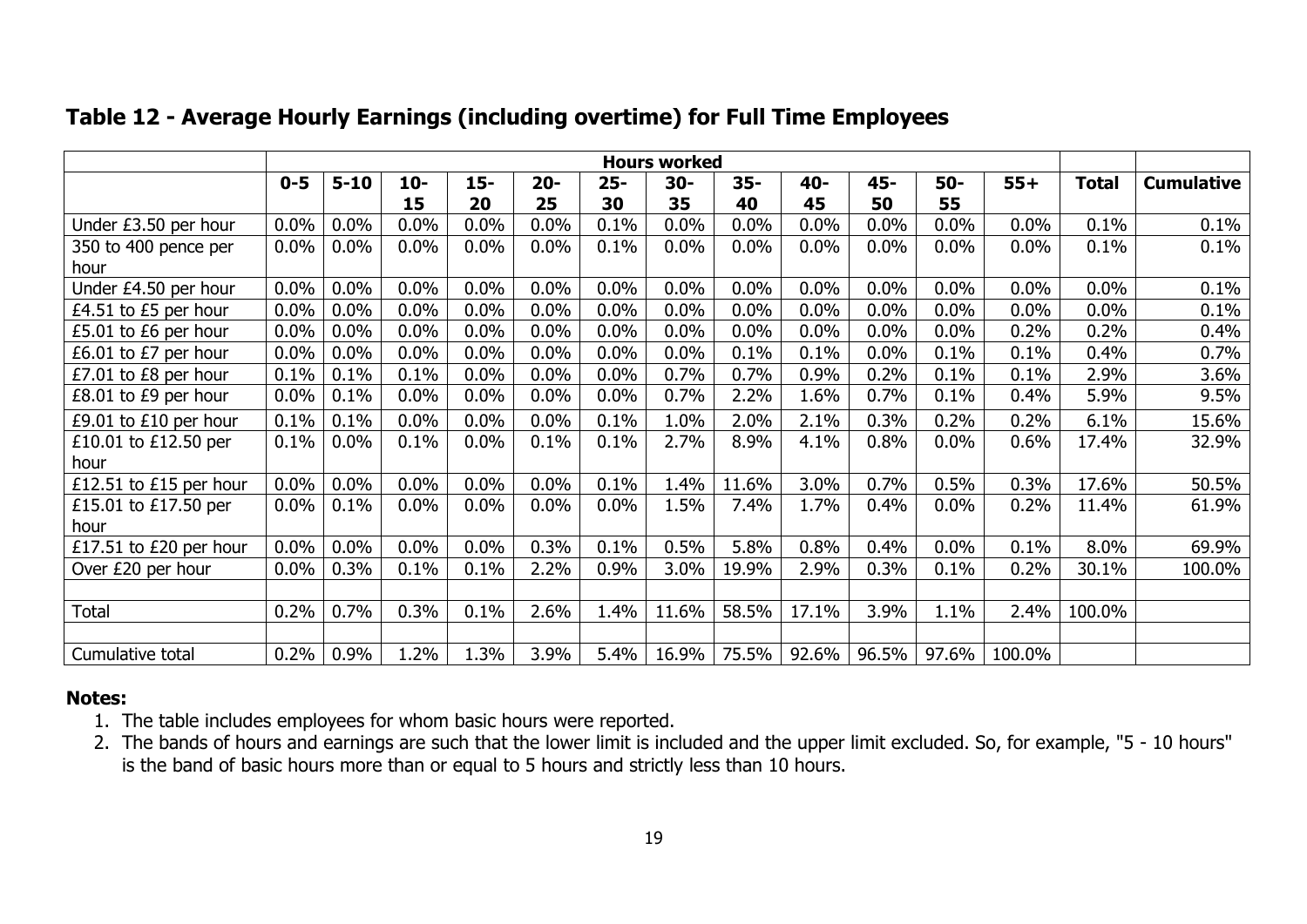|                        | <b>Hours Worked</b> |          |       |        |      |        |         |        |       |       |       |         |              |                   |
|------------------------|---------------------|----------|-------|--------|------|--------|---------|--------|-------|-------|-------|---------|--------------|-------------------|
|                        | $0 - 5$             | $5 - 10$ | $10-$ | $15 -$ | 20-  | $25 -$ | 30-     | $35 -$ | 40-   | 45-   | 50-   | $55+$   | <b>Total</b> | <b>Cumulative</b> |
|                        |                     |          | 15    | 20     | 25   | 30     | 35      | 40     | 45    | 50    | 55    |         |              |                   |
| Under £3.50 per hour   | 0.0%                | 0.0%     | 0.0%  | 0.0%   | 0.0% | 0.1%   | 0.0%    | 0.1%   | 0.0%  | 0.0%  | 0.0%  | $0.0\%$ | 0.1%         | 0.1%              |
| £3.50 to £4 per hour   | 0.0%                | 0.0%     | 0.0%  | 0.0%   | 0.0% | 0.1%   | 0.1%    | 0.0%   | 0.0%  | 0.0%  | 0.0%  | 0.0%    | 0.1%         | 0.3%              |
| £4.01 £4.50 per hour   | 0.0%                | 0.0%     | 0.0%  | 0.0%   | 0.0% | 0.0%   | 0.0%    | 0.1%   | 0.0%  | 0.0%  | 0.0%  | 0.0%    | 0.1%         | 0.4%              |
| £4.51 to £5 per hour   | 0.0%                | 0.0%     | 0.0%  | 0.0%   | 0.0% | 0.0%   | 0.0%    | 0.0%   | 0.0%  | 0.0%  | 0.0%  | 0.0%    | 0.0%         | 0.4%              |
| £5.01 to £6 per hour   | 0.0%                | 0.0%     | 0.0%  | 0.0%   | 0.0% | 0.0%   | 0.1%    | 0.1%   | 0.0%  | 0.0%  | 0.0%  | 0.1%    | 0.2%         | 0.7%              |
| £6.01 to £7 per hour   | 0.0%                | 0.0%     | 0.0%  | 0.0%   | 0.0% | 0.0%   | 0.0%    | 0.2%   | 0.1%  | 0.1%  | 0.0%  | 0.0%    | 0.4%         | 1.0%              |
| £7.01 to £8 per hour   | 0.1%                | 0.1%     | 0.1%  | 0.0%   | 0.0% | 0.0%   | 0.7%    | 1.2%   | 1.1%  | 0.1%  | 0.0%  | 0.1%    | 3.4%         | 4.4%              |
| £8.01 to £9 per hour   | 0.0%                | 0.1%     | 0.0%  | 0.0%   | 0.0% | 0.0%   | 0.7%    | 2.5%   | 1.8%  | 0.4%  | 0.1%  | 0.4%    | 6.0%         | 10.4%             |
| £9.01 to £10 per hour  | 0.0%                | 0.1%     | 0.0%  | 0.0%   | 0.0% | 0.1%   | 1.1%    | 2.2%   | 2.2%  | 0.1%  | 0.0%  | 0.1%    | 6.0%         | 16.4%             |
| £10.01 to £12.50 per   | 0.1%                | 0.0%     | 0.1%  | 0.0%   | 0.1% | 0.1%   | 2.8%    | 9.5%   | 4.2%  | 0.4%  | 0.0%  | 0.2%    | 17.5%        | 33.9%             |
| hour                   |                     |          |       |        |      |        |         |        |       |       |       |         |              |                   |
| £12.51 to £15 per hour | 0.0%                | 0.0%     | 0.0%  | 0.0%   | 0.0% | 0.1%   | 1.4%    | 13.3%  | 3.0%  | 0.3%  | 0.1%  | 0.1%    | 18.3%        | 52.2%             |
| £15.01 to £17.50 per   | 0.0%                | 0.1%     | 0.0%  | 0.0%   | 0.0% | 0.1%   | 1.9%    | 7.1%   | 1.3%  | 0.1%  | 0.0%  | 0.1%    | 10.6%        | 62.9%             |
| hour                   |                     |          |       |        |      |        |         |        |       |       |       |         |              |                   |
| £17.51 to £20 per hour | 0.0%                | 0.0%     | 0.0%  | 0.0%   | 0.3% | 0.1%   | 0.6%    | 6.8%   | 0.7%  | 0.0%  | 0.0%  | 0.0%    | 8.5%         | 71.4%             |
| Over £20 per hour      | 0.0%                | 0.3%     | 0.1%  | 0.1%   | 2.2% | 0.9%   | $3.3\%$ | 19.7%  | 1.8%  | 0.1%  | 0.0%  | $0.0\%$ | 28.6%        | 100.0%            |
|                        |                     |          |       |        |      |        |         |        |       |       |       |         |              |                   |
| Total                  | 0.1%                | 0.7%     | 0.3%  | 0.1%   | 2.6% | 1.5%   | 12.7%   | 62.8%  | 16.2% | 1.7%  | 0.1%  | 1.1%    | 100.0%       |                   |
|                        |                     |          |       |        |      |        |         |        |       |       |       |         |              |                   |
| Cumulative total       | 0.1%                | 0.9%     | 1.2%  | 1.2%   | 3.8% | 5.4%   | 18.1%   | 80.9%  | 97.1% | 98.8% | 98.9% | 100.0%  |              |                   |

### **Table 13 - Average Hourly Earnings (excluding overtime) for Full Time Employees**

### <span id="page-20-0"></span>**Notes:**

- 1. The table includes employees for whom basic hours were reported.
- 2. The bands of hours and earnings are such that the lower limit is included and the upper limit excluded. So, for example, "5 10 hours" is the band of basic hours more than or equal to 5 hours and strictly less than 10 hours.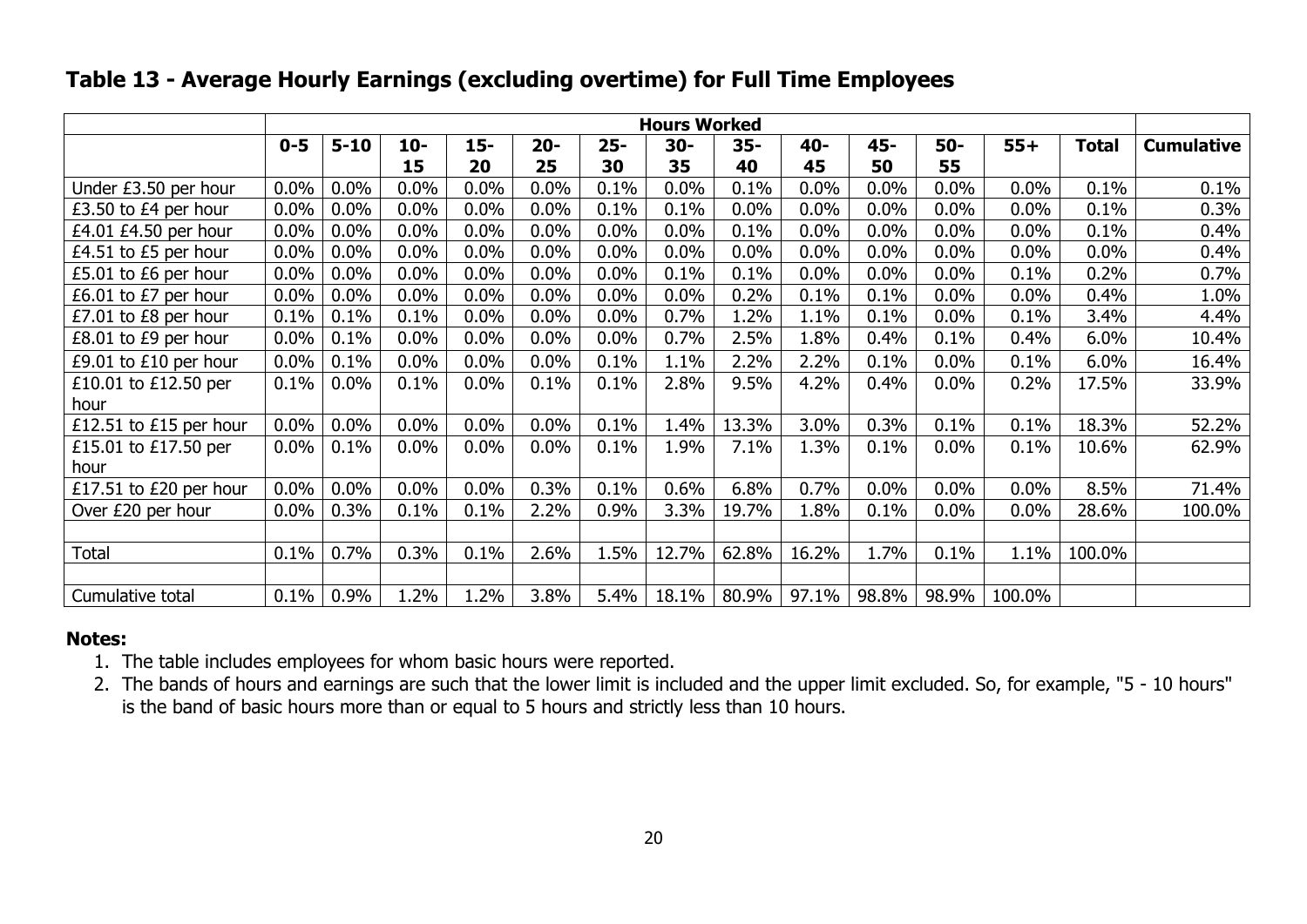# <span id="page-21-0"></span>**Table 14 - Response Rates**

| <b>Employers</b>                                        | <b>Public</b> | <b>Private</b> | <b>All</b> |
|---------------------------------------------------------|---------------|----------------|------------|
| Sent                                                    | 23            | 789            | 812        |
| Received                                                | 23            | 779            | 802        |
| Response rate                                           | 100.0%        | 98.7%          | 98.8%      |
|                                                         |               |                |            |
| <b>Employees</b>                                        |               |                |            |
|                                                         | Public        | Private        | All        |
| Forms sent                                              | 786           | 1,701          | 2,487      |
| Forms returned                                          | 786           | 1,691          | 2,477      |
| Response rate                                           | 100.0%        | 99.4%          | 96.6%      |
|                                                         |               |                |            |
| Exempt (See questionnaire)                              |               |                | 264        |
| Earnings affected by absence or on trainee/junior rates |               |                | 143        |
| Full-timers with reported hours                         |               |                | 1,375      |
| Part-timers with reported hours                         |               |                | 377        |
| Zero-hours employees                                    |               |                | 318        |
| Total returned                                          |               |                | 2,477      |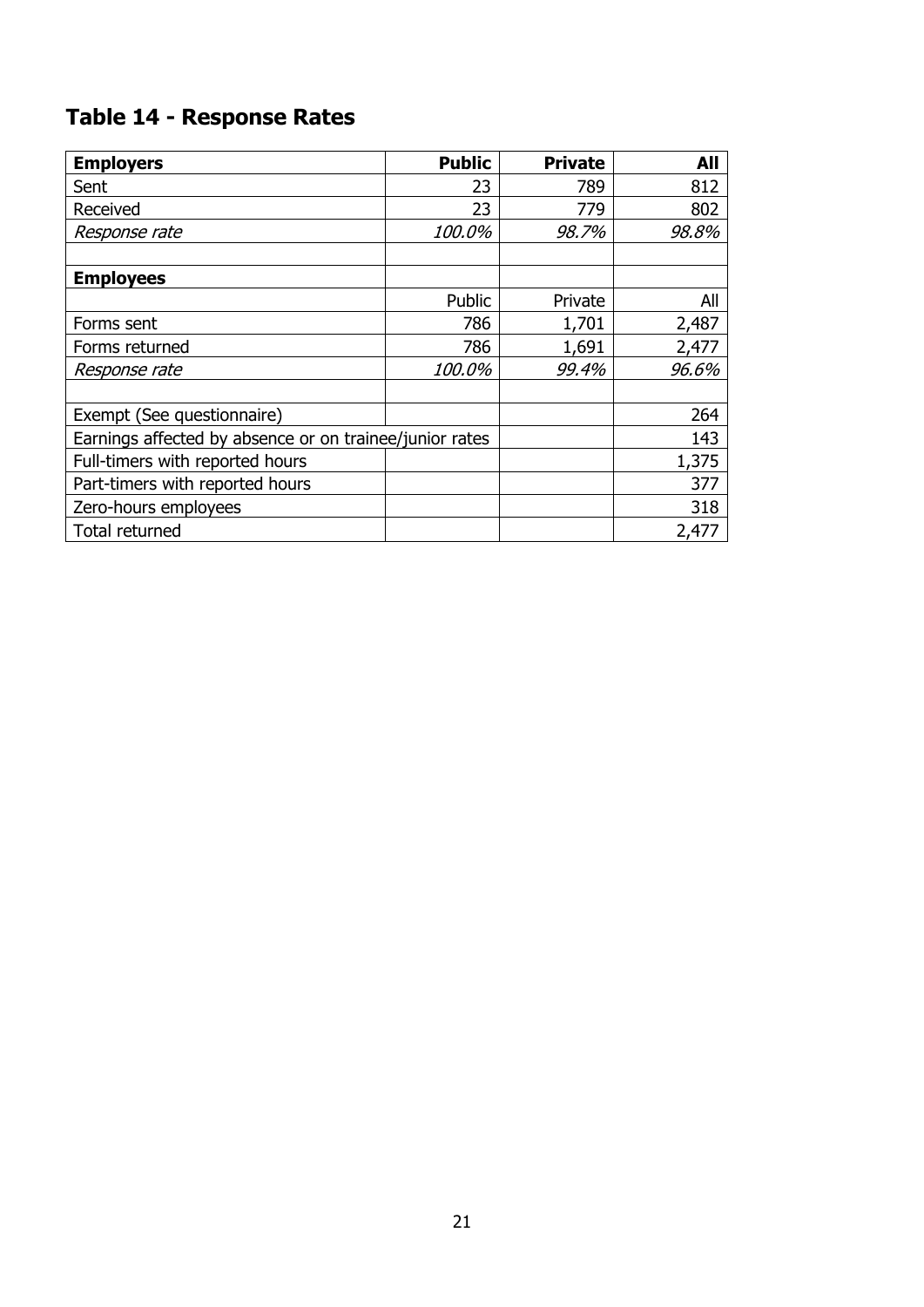### <span id="page-22-0"></span>**Appendix One – Earnings Survey 2018 Questionnaire**

The text below is taken from the online questionnaire. Employers also had the option to complete a paper form.

**Earnings Survey 2018** - A compulsory inquiry under the Statistics Act 1999.

Form to be submitted by **28 September 2018**.

### **Confidential**

The email or letter you received contained your employee's name and a corresponding 4 digit ID number (generated by us). Enter the 4 digit number below and fill in the details for that employee.

If your email or letter contained multiple employees, then you must fill in a separate form for each employee.

Please enter the employee ID number

On 12 June 2018, was the person a paid employee in your organisation, working in the Isle of Man and receiving a salary or wage?

Please provide the following information about the employment, earnings and hours of the employee named on the email, for the pay week (or longer period used for pay purposes) that included 12 June 2018.

Please read the attached help texts before answering relevant questions.

#### **1 Gender and year of birth**

- (a) What is the employee's gender?
- (b) What is the employee's year of birth?

### **2 Occupation**

- (a) What is the employee's job title (if any)?
- (b) Give a short description of the work this employee does.
- (c) How long has the employee worked in this job in your organisation?
- (d) Was the employee employed on a permanent basis?

#### **3 Payment period and hours of work**

(a) Please select the length of the pay-period you will use to give details of the employee's earnings which includes the 12 June 2018

(b) How many hours, EXCLUDING OVERTIME AND MAIN MEAL BREAKS, did the employee work IN THE PAY PERIOD SELECTED IN 3(a)

(c) Is the employee regarded as full-time or part-time?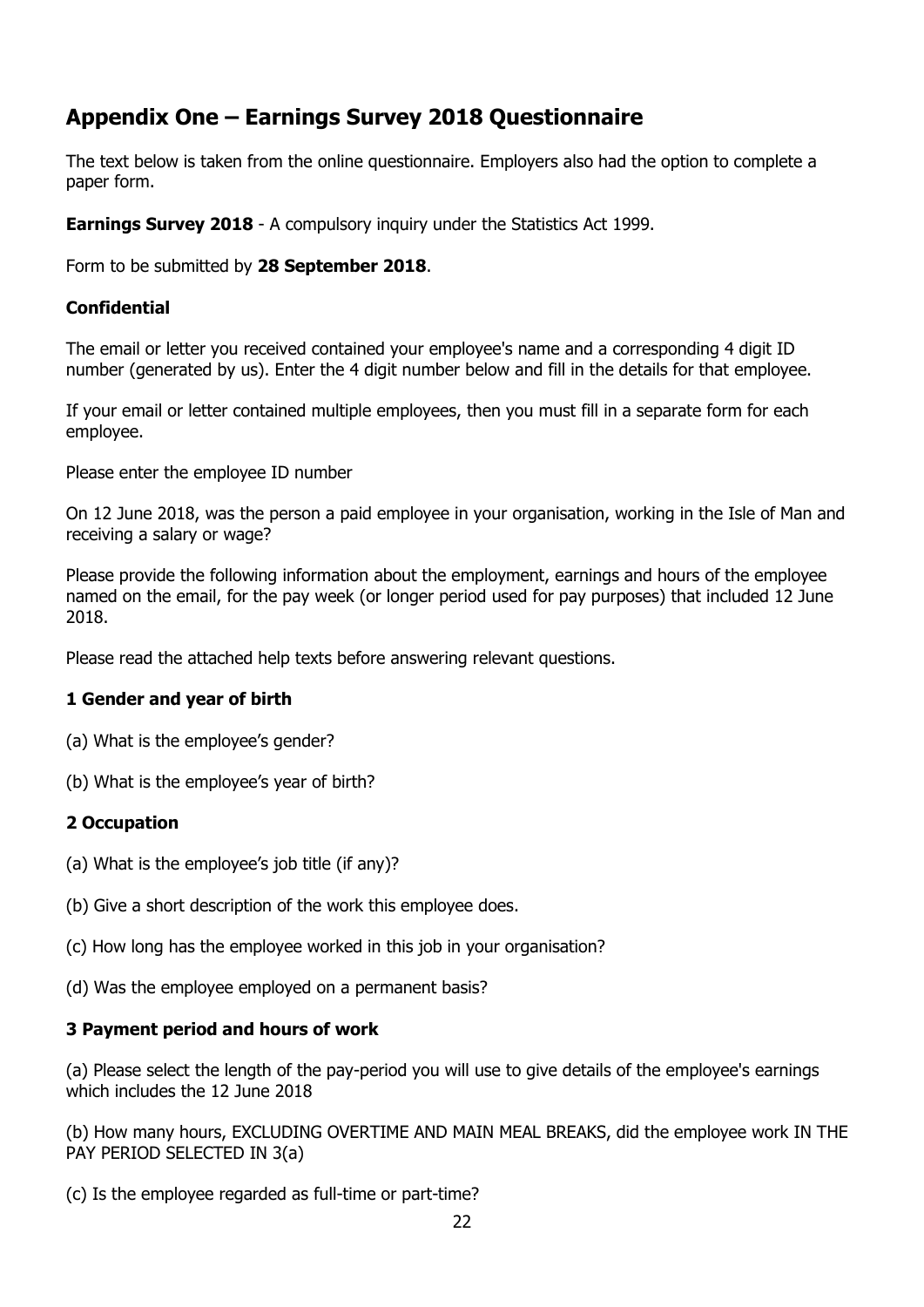### **4 Earnings**

Please show by entering the amounts in the appropriate boxes, how the employee's pay for the payperiod, including 12 June, was made up.

All responses to the remaining questions in section 4 should be for the pay period given at 3a. For example, if your pay period is four weeks then please give pay and hours relating to four weeks.

(a) Basic pay for the period including 12 June 2018 (Enter  $£+p$ . If none, enter  $0.00$ )

(b) The actual hours of overtime worked in excess of normal basic hours reported at 3(b). (e.g. if 4 additional hours were worked at time and a half, enter 4 not 6)

(c) Overtime earnings - the full amount for the period, not just the premium element. (Enter in  $E+$ p. If none, enter '0.00')

**Incentive payments** - e.g. piecework, bonuses (including profit sharing), commission, productivity and other incentive payments.

(d) Where the incentive payment is made regularly, enter the fraction of that regular payment which relates to the pay period selected in 3(a) (i.e One week, two weeks, three weeks, four weeks, five weeks, calendar month). (Enter £+p. If none, enter '0.00')

(e) Where the incentive payment is a one off, enter the fraction of that incentive payment which relates to the pay period selected in 3(a) (i.e. One week, two weeks, three weeks, four weeks, five weeks, calendar month). (Enter  $E+p$ . If none, enter '0.00')

#### **Shift premium etc. payments**

(f) Premium payments (not total pay) for shift work disturbances, and for night work or weekend work where these are not treated as overtime. (Enter £+p. If none, enter '0.00')

(g) How much pay did the employee receive for other reasons in the pay period? (Enter in  $E+p$ . If none, enter '0.00')

(h) TOTAL GROSS PAY for the pay-period (items (a,c,d,e,f,& g)

(i) Were the employee's earnings for the pay-period affected by absence? (For example because of sickness, holiday or other absence, short-time working or the employment lasting only part of the period.)

(i) Were the employee's earnings for the pay-period affected by absence? (For example because of sickness, holiday or other absence, short-time working or the employment lasting only part of the period.)

(j) Is the employee regarded as being paid on adult rates or on trainee/junior rates?